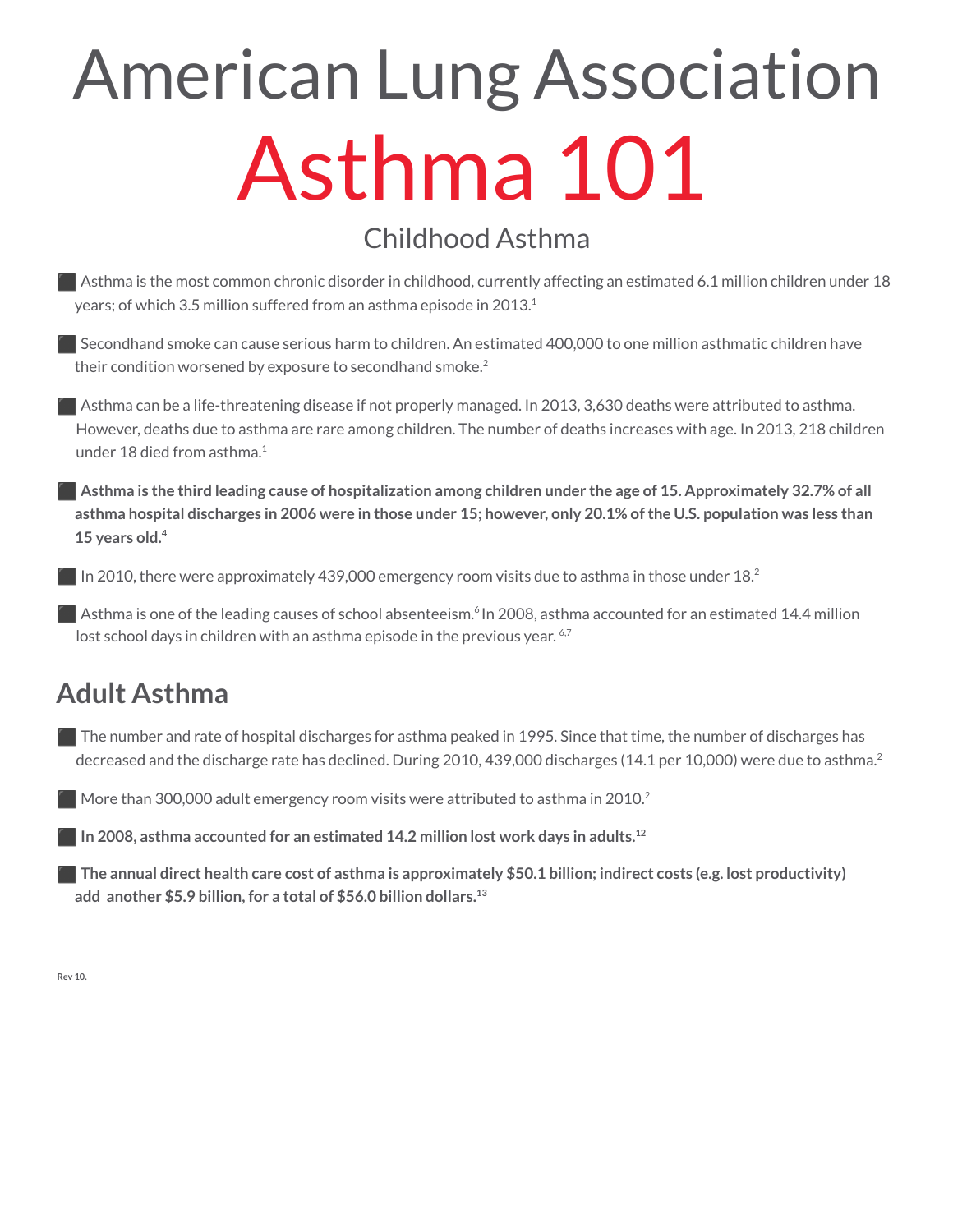

#### Normal Lung Tissue Asthma



# **Asthma is a chronic inflammatory disorder of the airways that causes three primary changes** thumb. **Like this: in the lungs:**

 $\blacksquare$  Inflammation (swelling) of the lining of the airways

**◯ Bronchoconstriction (tightening of the bands of** smooth muscles surrounding the airways) which reduces ⬛ Tighten your fist (make the "O" the width of the airways

 $\blacksquare$  Excess mucus production that further narrows the airways

Asthma is an obstructive disease that may cause permanent changes (remodeling) if not properly treated. When someone has asthma three things happen that make it harder Asthma is a disease that cannot be cured but can be controlled.

# Demonstration Activities

To get an idea of what an asthma episode feels like, try one of the following exercises.

Cautionary Note: If participants have asthma or other breathing problems, this may exacerbate their breathing difficulties. They should not participate in these activities.

# Straw Activity

You'll need a watch or clock with a second hand and a drinking straw.

Exercise in place for 30-60 seconds.

 $\blacksquare$  Place a straw in your mouth. Seal your lips around the straw. Pinch your nostrils shut.

 $\blacksquare$  Breathe in and out through the straw for 15 seconds.

 $\blacksquare$  Pinch the straw in the middle to restrict and narrow the size of the opening.

Take additional breaths.

Remove straw and breathe normally.

Imagine what it must be like to feel like this for prolonged periods during an actual asthma episode. Think how hard it must be to concentrate when you can't breathe. Imagine how difficult it would be to climb a flight of stairs, walk down a long hallway to reach the school nurse or school office or get to the locker room to obtain prescribed medications when each breath is an effort.

# Asthma Demonstration

Make an "O" with your fingers and



 $\Box$  Put your fist to your mouth and breathe in and out for a few seconds. This is what it's normally like to breathe.

smaller) and place your fist to your mouth. **Like this:**

 $\blacksquare$  Breathe in and out again for just a

couple of seconds. This is what it can feel like when someone has asthma.

for them to get air in and out of their lungs:

**•** Airways swell (inflammation)

**•** Muscles around their airways tighten (bronchoconstriction) **•** Too

much mucus is produced

The above exercise demonstrates the muscle tightening and airway swelling.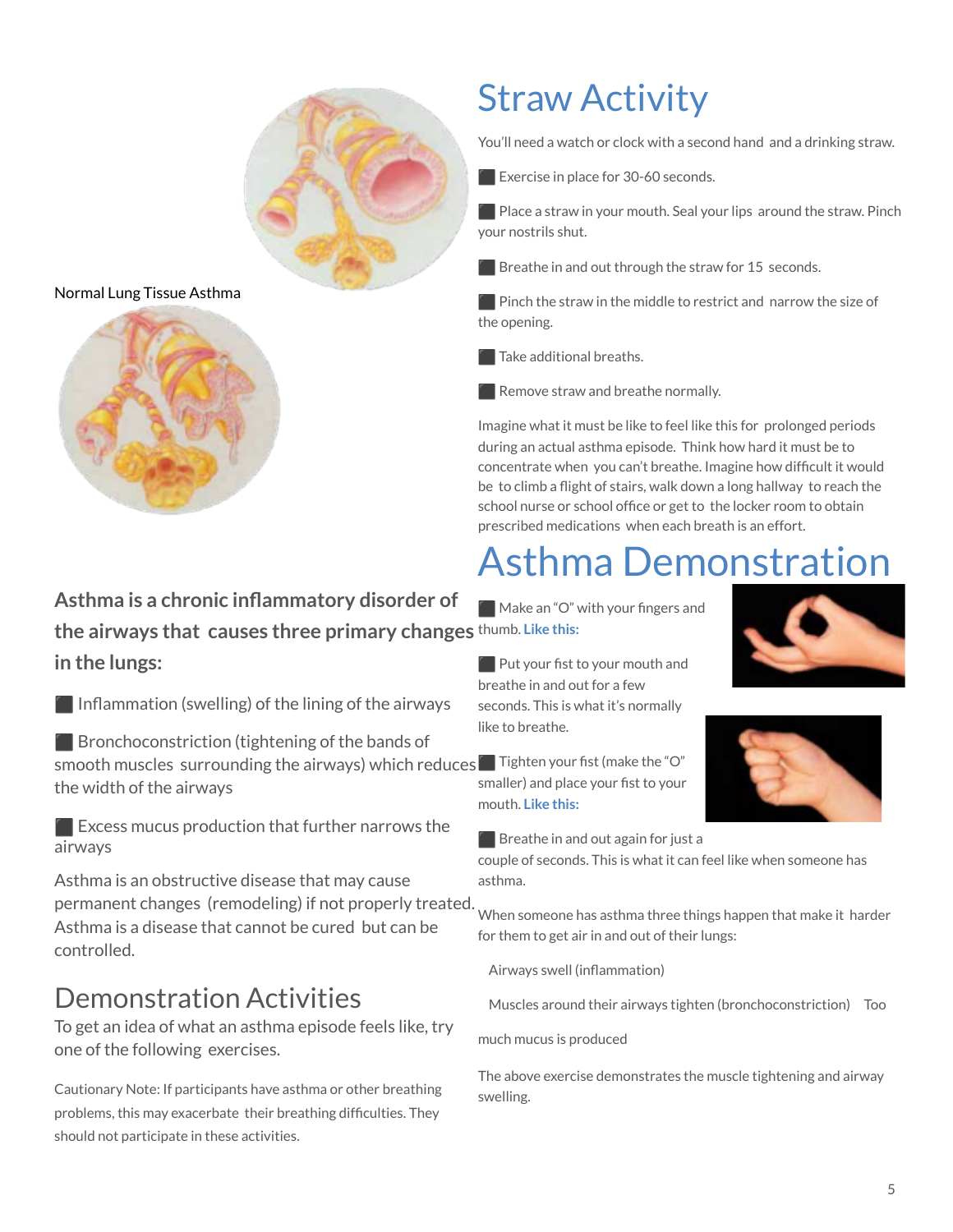# **Diagnosis**

A diagnosis of asthma can be made by a health care professional through assessment of symptoms, medical history, physical examination and spirometry—a simple breathing test.

Diagnosing asthma in infants is often difficult, yet under-diagnosis and under-treatment are key problems in this age group. A detailed history of symptoms and a physical exam is a vital and important part of diagnosing asthma at any age.

# **Symptoms**

Although symptoms may vary for each person with asthma, the primary symptoms of an asthma episode may include:



Remember, all symptoms should be taken seriously. Please note that cough may be the only symptom. Some people with asthma may never wheeze.

Part of managing asthma includes assessing the severity of a person's asthma. This includes assessing night and daytime symptoms, plus a breathing test (spirometry). A person with asthma may be assessed at one of several different levels. The four levels of severity are intermittent, mild persistent, moderate persistent and severe persistent.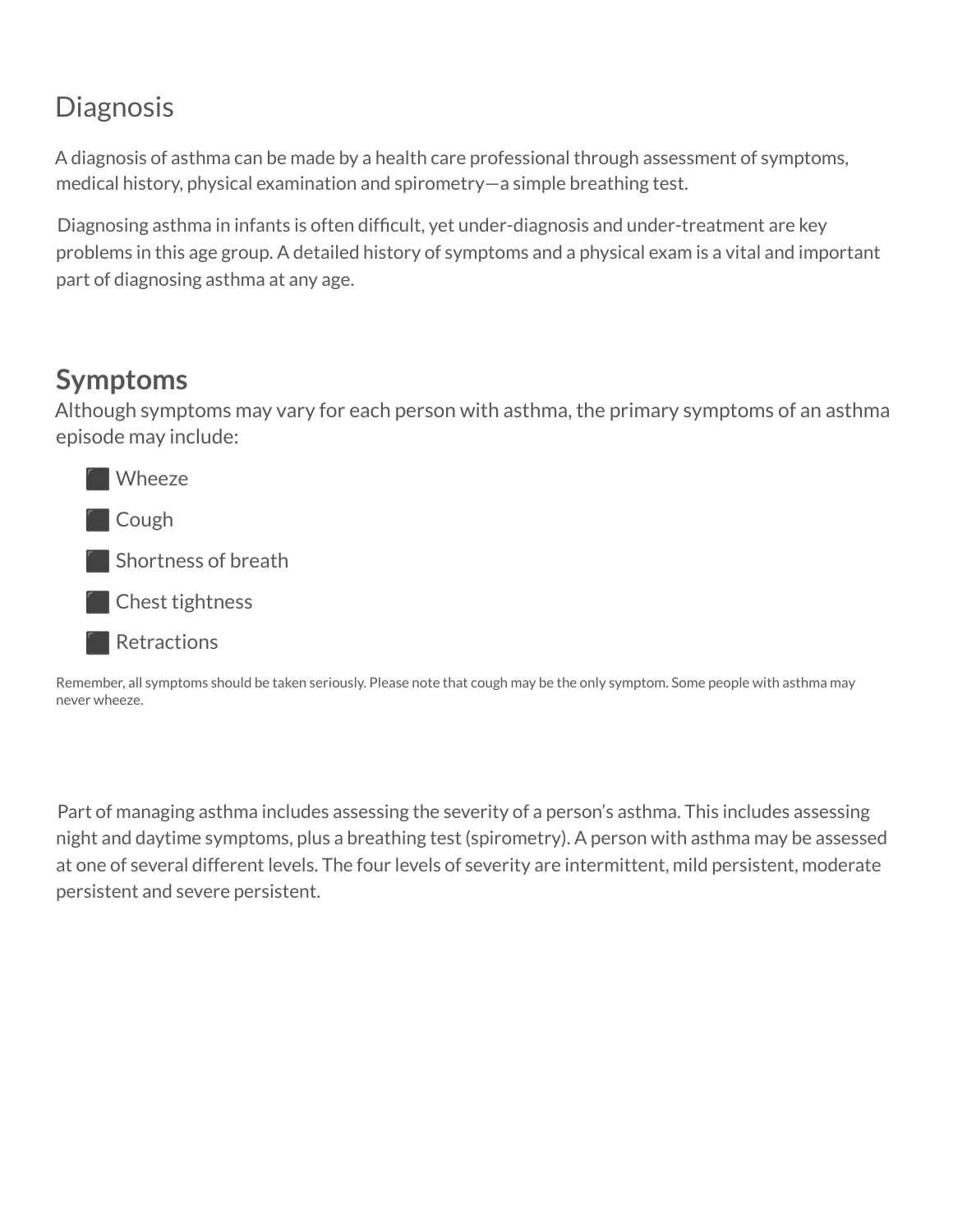There are many common substances that can start an asthma episode. These substances, along with environmental conditions, are commonly referred to as triggers. Triggers cause asthma symptoms to begin or get worse. Asthma triggers may differ between individuals, what affects one person may not affect another.

If known triggers are present, susceptible people should be protected from exposure to the triggering agents and whenever possible, be removed from exposure to the trigger. Travel, outdoor activities (camping), and holidays often present unique challenges for asthma management. The following chart includes common agents and conditions that might trigger an asthma episode, possible sources, and strategies that can be used to reduce or control triggers.

# **Triggers and Control Strategies**

### **INFECTIONS Colds, upper respiratory tractinfections, influenza, sinusitis, and respiratory synsitial virus (RSV) may aggravate asthma**

**symptoms.**

- Diagnosing and treating upper respiratory tract infections and disease (rhinitis/ sinusitis) is an integral part of managing asthma.
- ⬛ Wash hands often.
- **Use paper towels.**
- **◯ Don't share cups, toothbrushes, towels or tissues.**
- $\blacksquare$  Keep hands away from face.
- Get an influenza shot yearly.

#### **ALLERGENS Pets with fur and feathers**

Animals Best option is to find a new home for family pets. If removal is not acceptable, **Ne** Keep the

pet out of the child's bedroom and keep doors closed.



 $\blacksquare$  Keep pets off of furniture.

**E** Wash the pet weekly to reduce the amount of dander.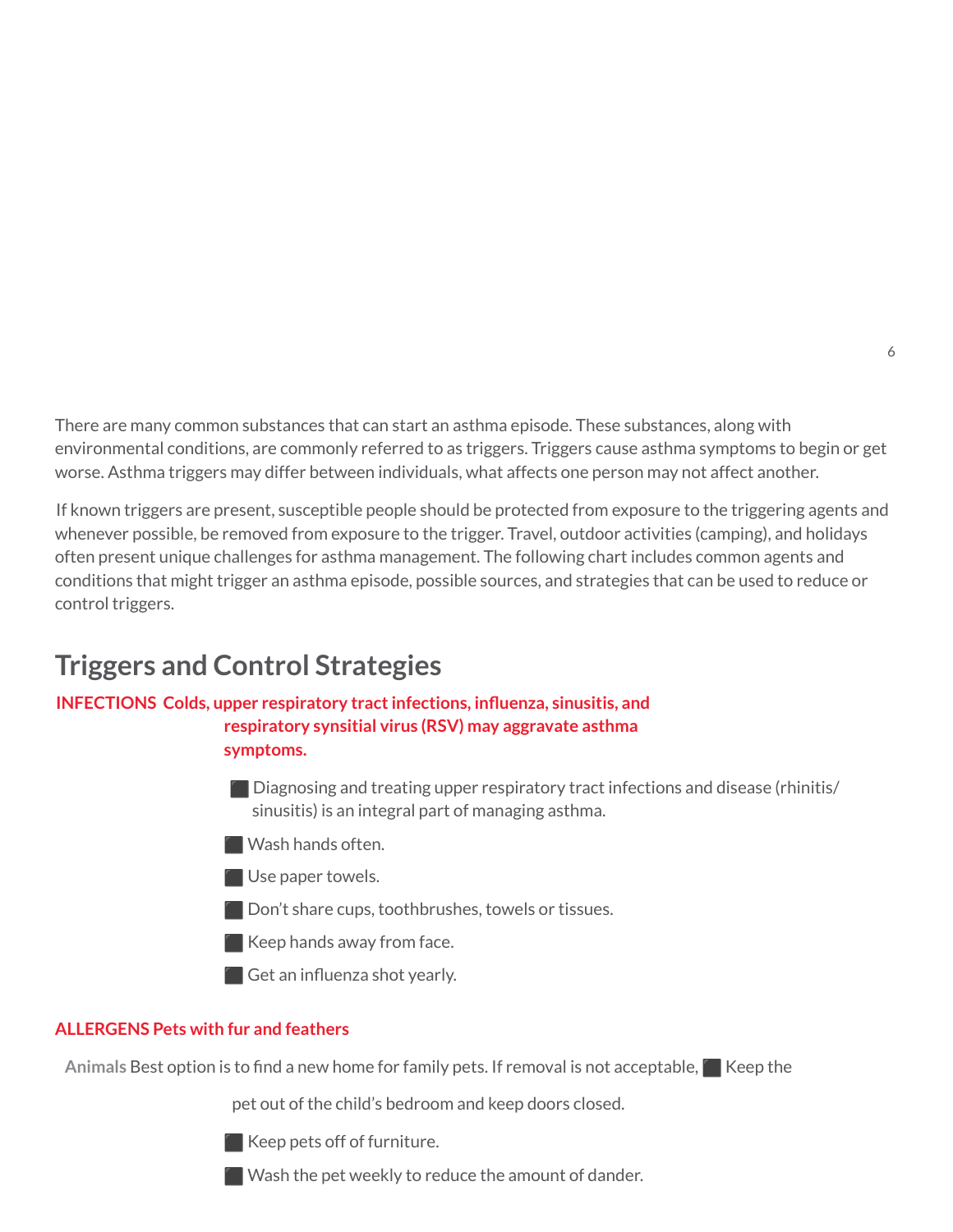⬛ Vacuum with high efficiency particulate accumulator (HEPA) filter and dust weekly.

- $\blacksquare$  Use a filter on air ducts in the child's room.
- $\blacksquare$  Take allergy medications, as prescribed.
- **Example Damp dust weekly**

#### **Cockroaches Infested buildings, kitchens, garbage, leaky faucets and pipes**

- ⬛ Do not leave food or garbage exposed.
- **◯ Store garbage in outside trash container.**
- $\blacksquare$  Poison baits or traps are preferred to chemical agents.
- $\blacksquare$  Fixing leaky faucets will minimize cockroaches.

#### **Dust Mites Microscopic organisms found in carpeting, pillows, upholstery, stuffed animals, bedding, draperies**

**Example 1** Encase pillows, mattress, and box spring in an allergen impermeable cover.

7

- $\blacksquare$  Wash bedding in hot water weekly.
- **Do not sleep on upholstered furniture.**
- $\blacksquare$  Reduce indoor humidity to less than 50%.
- **Ninimize stuffed toys in child's bedroom.**
- **EXTER Vacuum (HEPA filter) and dust weekly.**

#### **Mold and Showers, restrooms, basements, materials and containers stored in damp areas, Yeast Spores leaky roofs, old books and newspapers, exercise and athletic mats, vaporizers/room humidifiers, aquariums, plants**

- **Fix leaky faucets and pipes.**
- $\blacksquare$  Clean visible mold with a stiff brush, hot water and non-ammonia soap.
	- $\blacksquare$  Run a dehumidifier and empty collection bucket daily.
	- $\blacksquare$  Use the exhaust fan in bathroom when bathing and above the stove when cooking.
	- $\blacksquare$  Throw away moldy items.
	- Reduce indoor humidity to less than 50%.

#### **Pollens Flowering trees and plants, cut flowers, grasses, weeds, gardens, nature walks, seasonal decorations**

- $\blacksquare$  Be aware of daily pollen counts in your area.
- $\blacksquare$  Limit time outside during high pollen seasons.
- Keep windows closed and run air conditioner.
- $\blacksquare$  Shower and wash hair before going to bed.
	- Take allergy medications.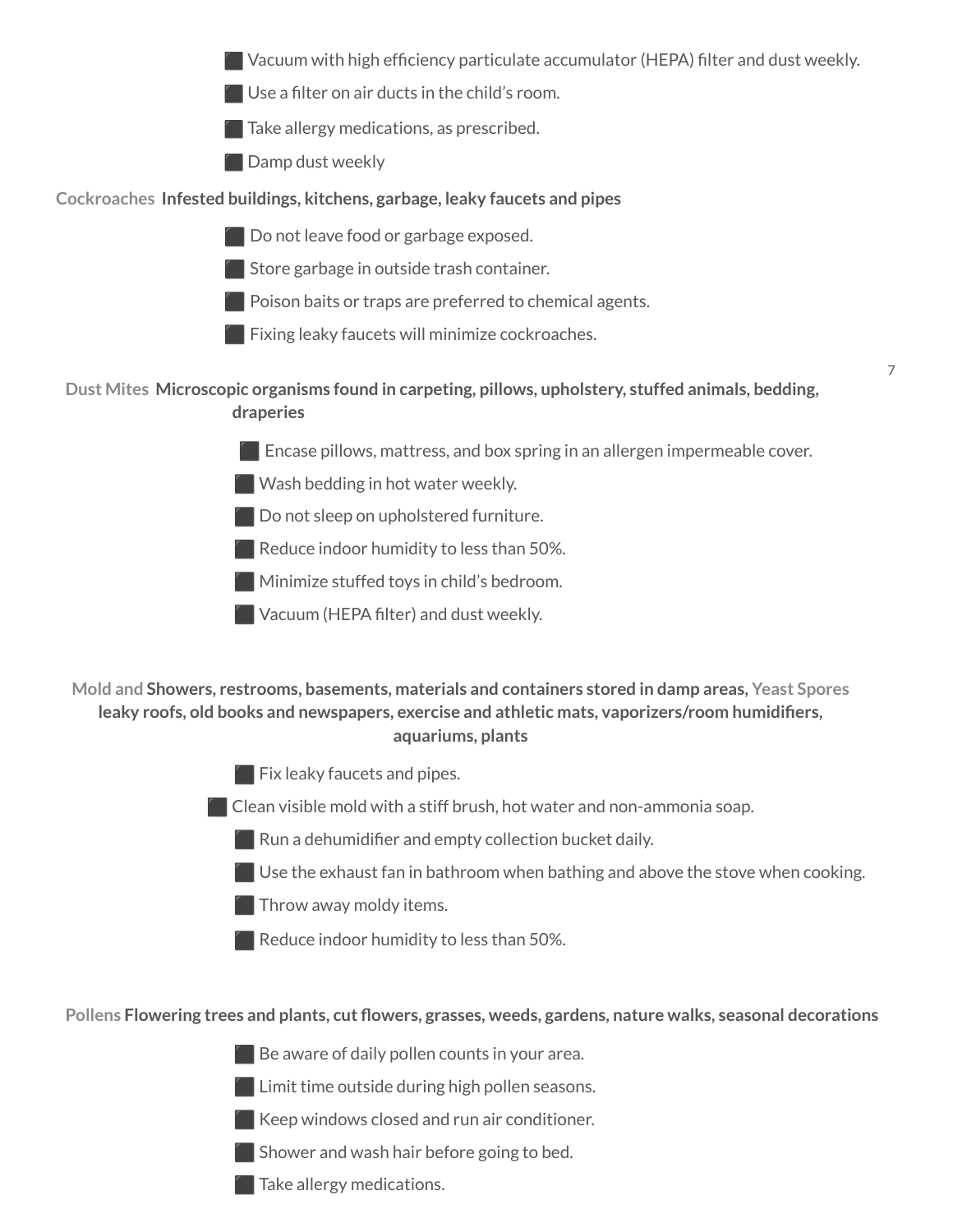

Keep windows closed and use air conditioning when pollen, smog or humidity levels are high.

⬛ Cover face with a scarf or wear a medical mask during weather changes or on days with poor air quality.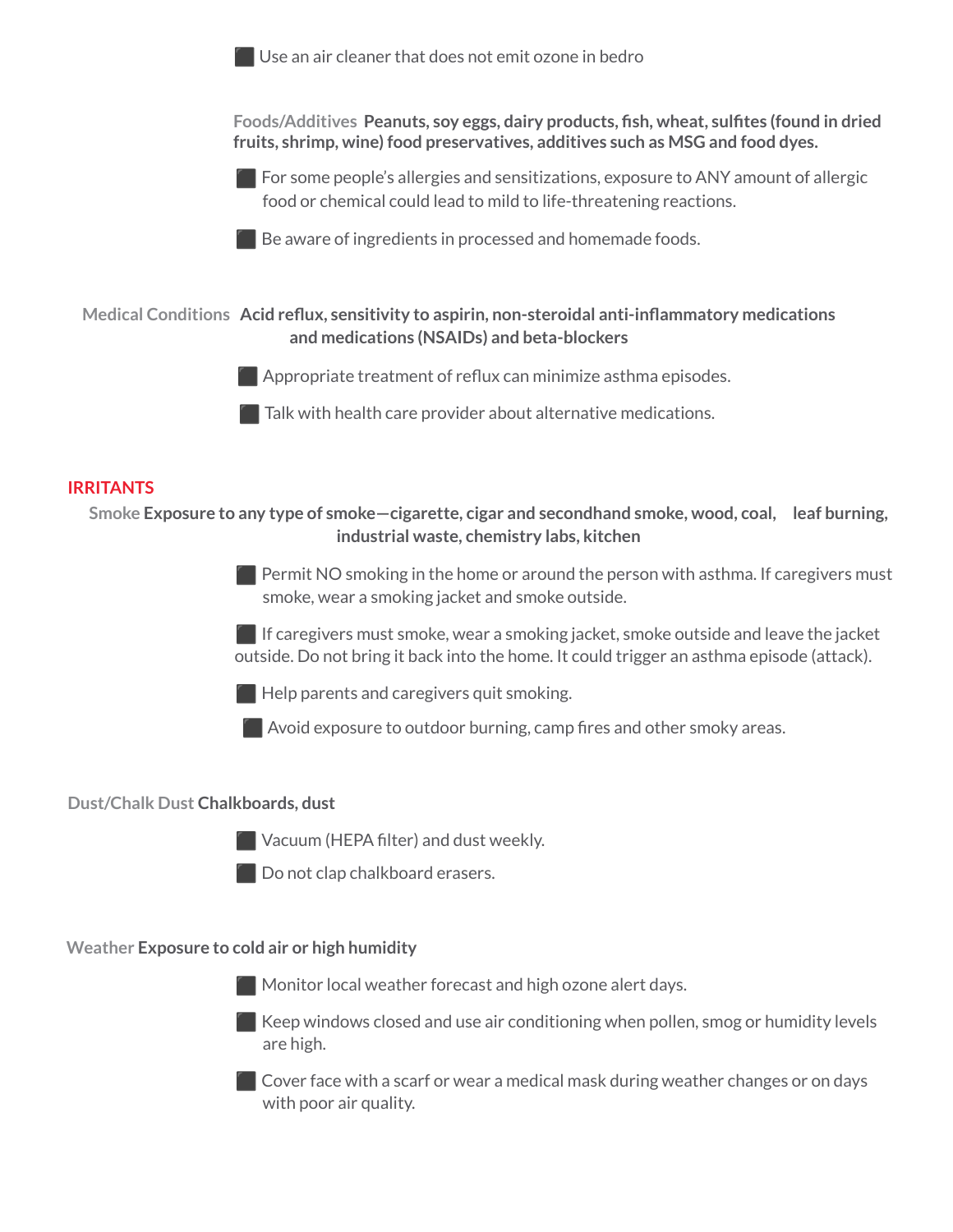**Aerosols, Strong Cleaning solutions, perfumes and colognes, paints, fumigation chemicals, room Odors and Fumes deodorizers, art supplies, roofing tars, sealants,traffic fumes, biology or chemistry labs**

- ⬛ Avoid or limit use of perfumes, scented deodorants, lotions, hairsprays, cleaning products, chemicals, candles and incense.
	- ⬛ Minimize breathing in automobile and bus fumes when waiting for public transportation. Wear a scarf or stand at the front of the stop, not at the end near fumes.
- **EXPLOON** Room should have proper ventilation.
- $\blacksquare$  Clean room when person with asthma is away and ventilate before they return.
- **Minimize contact.**

# **BEHAVIORS**

**Emotions Crying, laughing, stressful situations**

 $\blacksquare$  Emotions are REAL triggers and can cause an asthma episode.

**Exercise-induced Also referred to as exercise-induced bronchospasm, itis not a separate disease.**

**Exercise can trigger an asthma episode. Itis often caused by cold, dry air that can**

**produce a spasm in the airways.**

**Warm up before and cool down after exercising.** 

 $\blacksquare$  Follow health care provider's advice on pre-medication.

 $\Box$  Quick relief medications should always be available close by during physical exertion.

 $\blacksquare$  Monitor air quality and only exercise outside when air quality is good.

# MEDICATIONS

Asthma medications are essential to asthma management. They are important in both preventing an asthma episode from occurring and in treating an asthma episode already underway. A variety of medications are prescribed in the management of asthma.

Some medications reduce inflammation and prevent episodes. These are **controller medications**. They are taken on a daily basis, even when feeling well. Side effects can include a hoarse voice and yeast infection in the mouth but can be prevented by using a holding chamber and rinsing your mouth after medication use. Controller medications will not help during an asthma episode or in emergencies.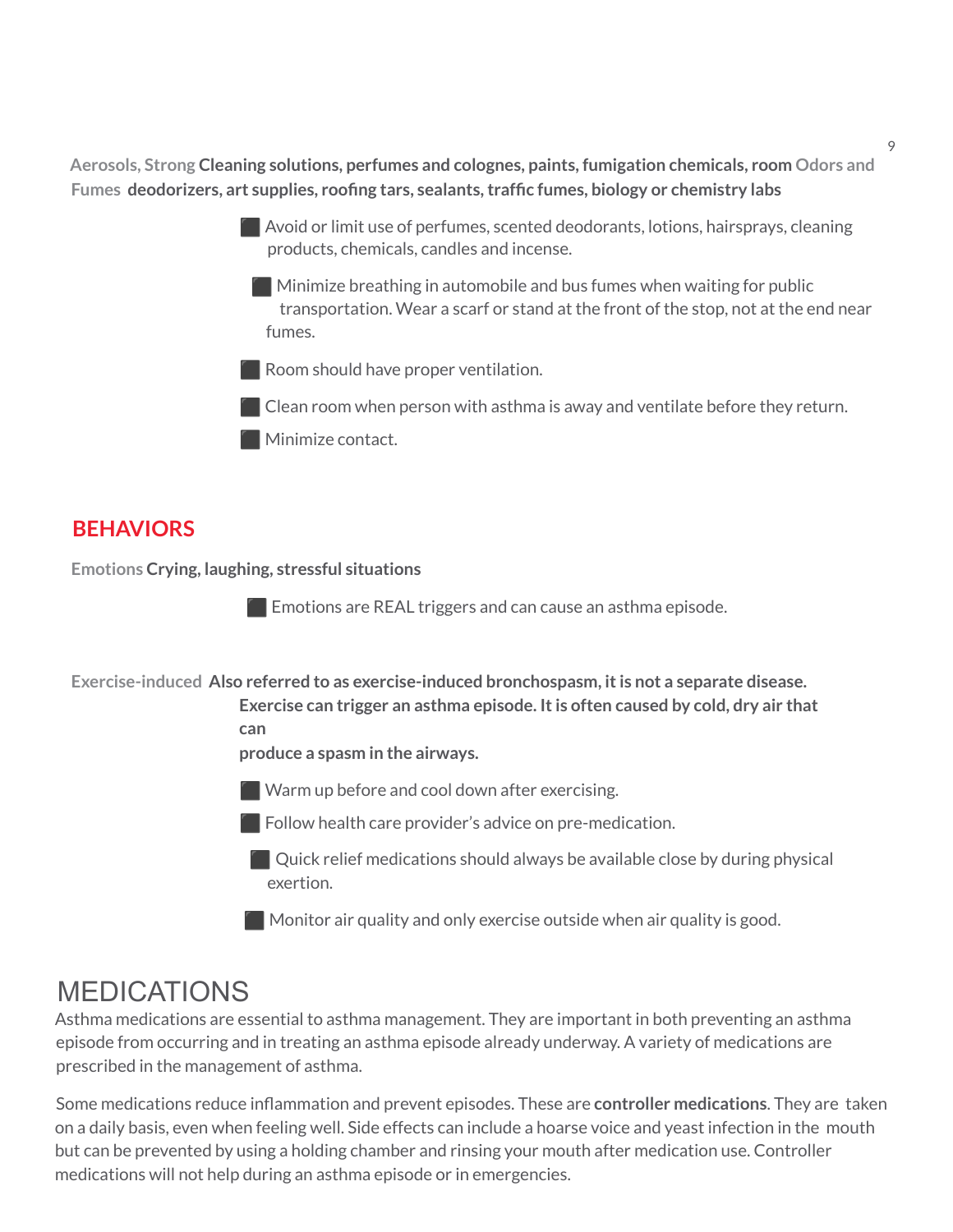Other medications relieve bronchoconstriction (narrowing of the airways) and are designed for quick relief during an asthma episode. These are called **quick relief medications**. Quick relief medications relax the airway muscles and should be used when asthma symptoms first appear and/or before exercise, as indicated by a health care provider. Quick relief medications are taken on an as-needed basis to relieve symptoms.

**Oral steroids** (taken in pill or liquid form by mouth) are taken short-term (3 to 10 days) to treat severe asthma episodes. An oral steroid (like prednisone) begins to work in 6 to 24 hours to decrease swelling in the lungs. This oral steroid is safe when taken short-term. It is not the same medication that athletes take to increase their muscle mass.

Many asthma medications are in the form of sprays or powders that are breathed in through the mouth. They work best when they can get deep down into the lungs. Medications may be supplied as metered dose inhalers

(MDIs), dry powder inhalers (DPIs), liquid solutions for nebulizer administration, or in tablet form.

Medication delivery devices assist in distributing asthma medications to the lungs. Equipment used in the administration of asthma management medications varies. People with asthma should be familiar with their delivery devices and administration. Metered dose inhalers (MDIs) and dry powder inhalers (DPIs) deliver a prescribed dose of medication from the unit with each activation. The medication can only reach the lungs if the person uses proper breathing techniques. Spacers or holding chambers attach directly to MDIs and should be used to assist medication delivery.

For optimal therapy, it is important to know when the medication expires and how many doses have been used in an inhaler. Some inhalers have dose counters built in and others require manually counting the doses by making hash marks on the inhaler.

# **Metered Dose Inhaler with Spacer/Holding Chamber and Mask**<sup>16</sup>



**1. Remove cap to the inhaler.**

**2. Shake the inhaler for atleast 10 seconds.**

**3. Insert the inhaler into the back of the holding chamber with mask.**

**4. If necessary, attach mask to holding chamber.**

![](_page_7_Picture_12.jpeg)

**5. Put mask up to the child's face and make sure there is a good seal over the nose and mouth.**

**Some adults may need to use a mask.**

![](_page_7_Picture_15.jpeg)

**6. Press down on the inhaler as the child begins to take a deep breath in. Release**

**only one puff of medicine.**

![](_page_7_Picture_18.jpeg)

**7. Keep the mask tight againstthe child's face for 6 breaths.**

**8. Wait 1 minute before repeating these steps, if a second dose is prescribed.**

**9. Repeatthese steps, as prescribed.**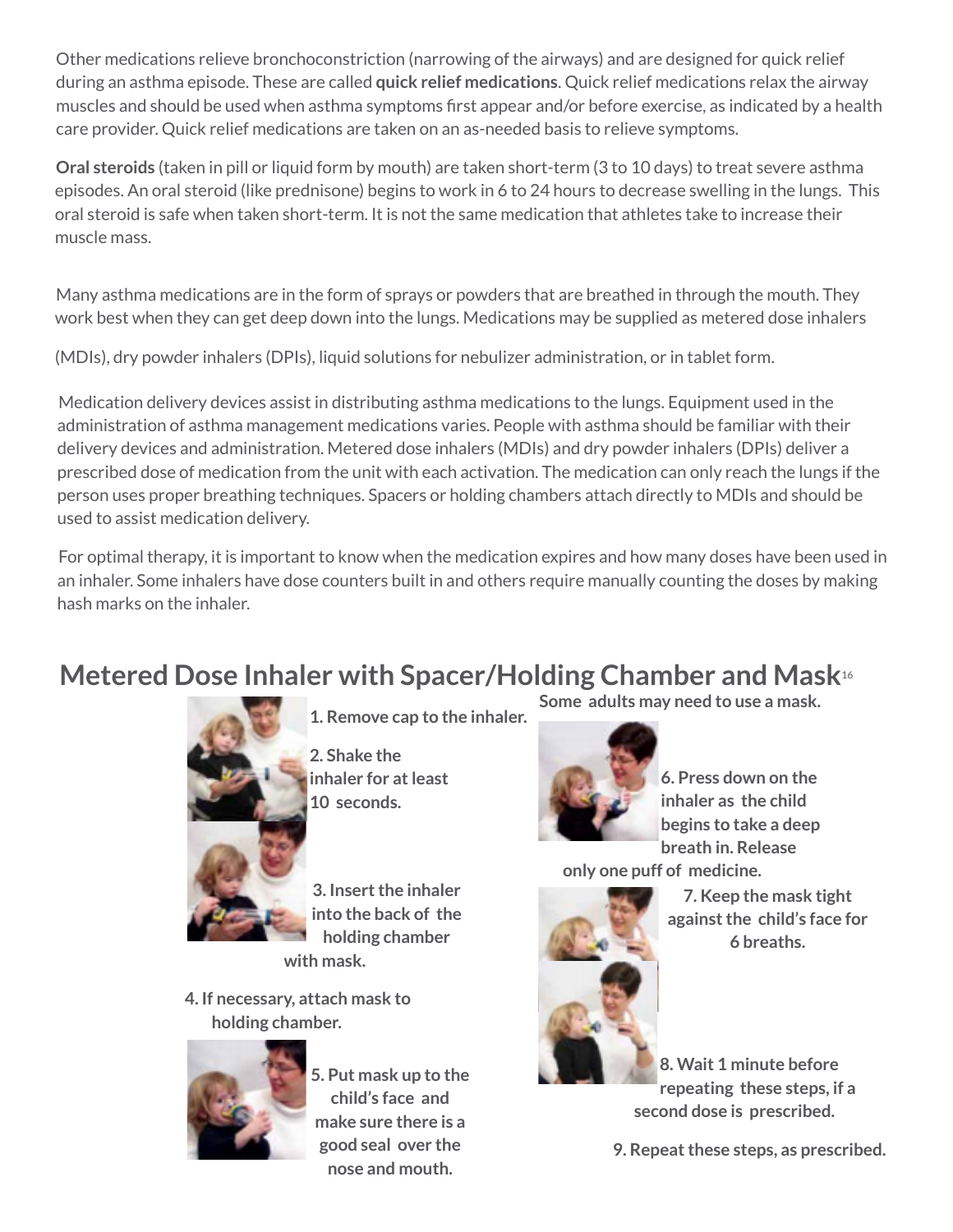![](_page_8_Picture_0.jpeg)

# Nebulizer<sup>16</sup>

1. Sit upright in a chair. An infant or small child may be held upright on lap or in arms.

2. Add medicine to nebulizer cup, as

3. Turn switch on compressor to the "on" position.

directed.

# Nebulizer Cleaning 17

1. Disconnect nebulizer from tubing, disassemble, and briefly wash in warm soapy water.

- 2. Briefly wash nebulizer parts in warm soapy water. Do not submerse nebulizer tubing under water. Wipe with cloth, if soiled.
- 3. Place nebulizer parts on a towel or dish rack, and allow to air dry. Keep parts out of the reach of children. Reassemble the clean nebulizer, and place in a cool, dry place.

![](_page_8_Picture_7.jpeg)

4. Place mask on infant or child, making sure there is a good seal over the nose and mouth.

5. Breathe normally through the mouthpiece or mask, taking a deep breath ever minute or so. Continue until nebulizer cup begins to sputter.

#### 16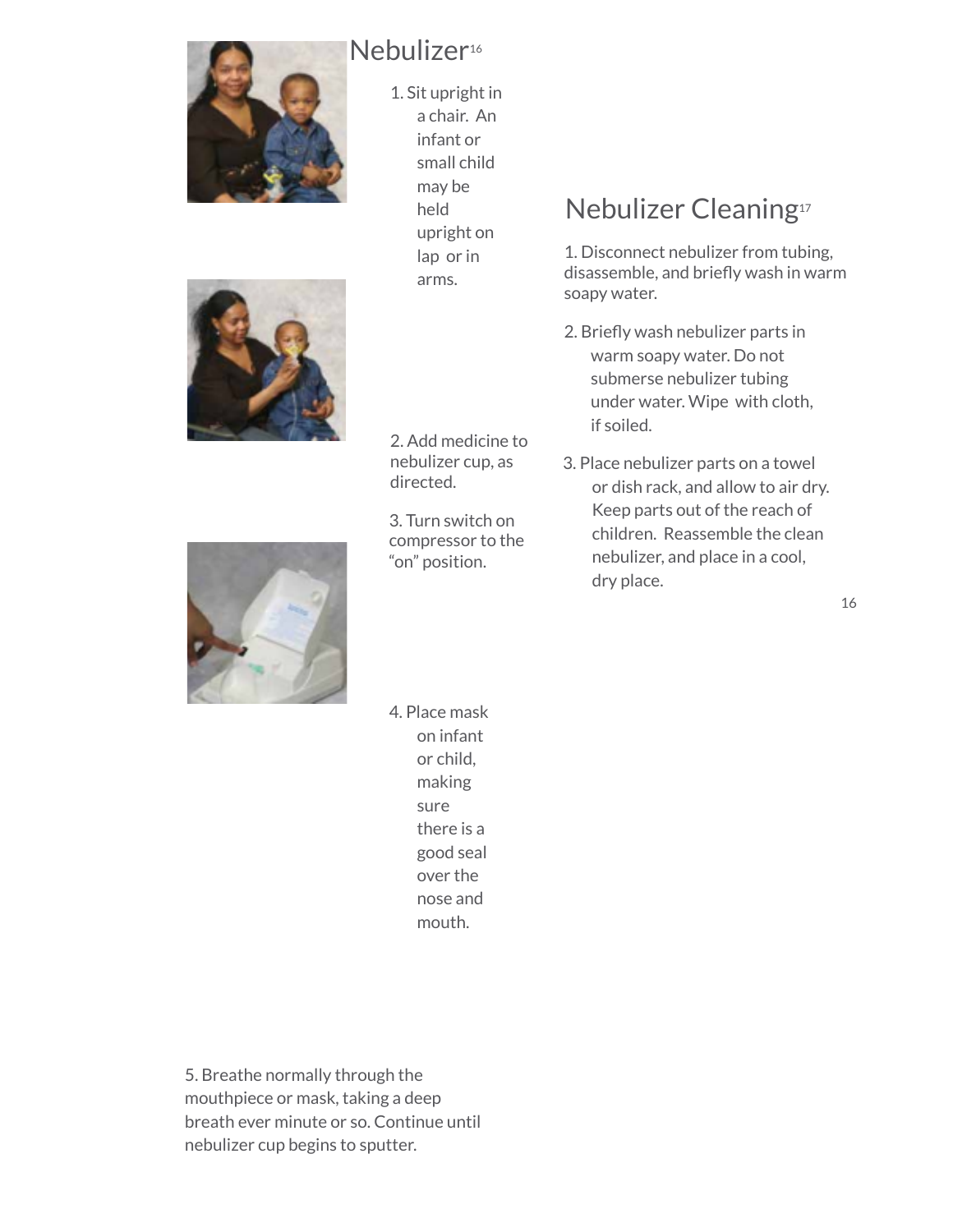# Metered Dose Inhaler (MDI) with Chamber

**1. Remove cap to the inhaler.**

**2. Shake the inhaler for at least 10 seconds.**

**3. Insertinhaler into spacer** *(technique will vary with type ofspacer; refer to manufacturer'sinstructions).*

**4. Tilt your head back slightly and breathe out until lungs are completely empty.**

**5. Putthe mouthpiece into your mouth between your teeth and close your lips around it. Do not block opening with your tongue.**

**6. Press down once on the inhaler canister.**

**7. Breathe in deeply and slowly through your mouth for about 5 to 7 seconds. You may have a holding chamber/spacer that has a built whistle, which will alert you if you are breathing in too fast.**

**8. Hold your breath as you count slowly to 10, if you can.**

**9. Wait atleast 1 minute between puffs, and repeat as prescribed.**2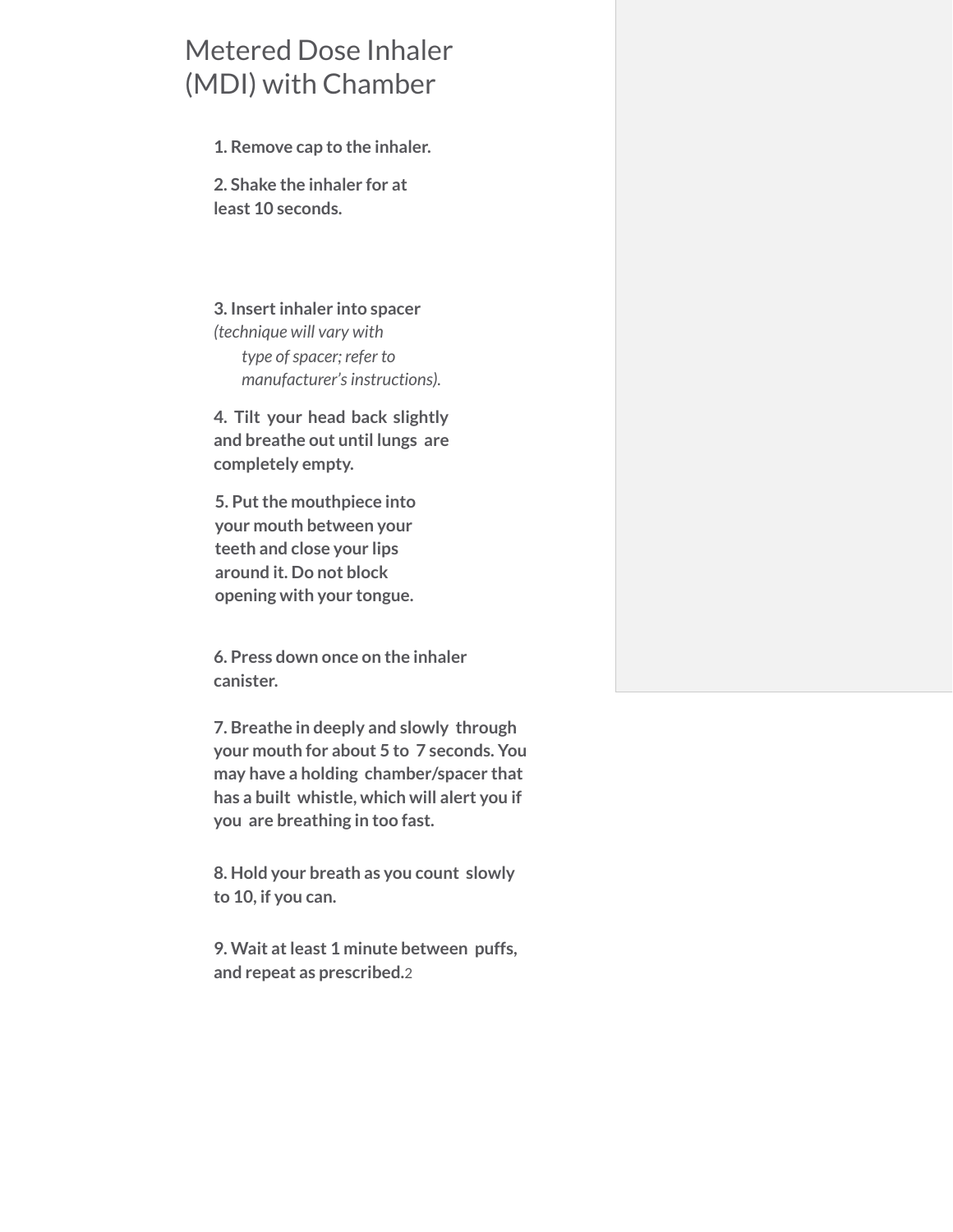### **If Asthma is under control, a person should be able to:**

 $\blacksquare$  Sleep through the night.

 $\blacksquare$  Not cough or wheeze during the day or night.

 $\blacksquare$  Be physically active.

Not miss school and/or work due to asthma.

Not have asthma-related visits to emergency room or hospitalization.

#### Control of asthma depends on:

**Solution** Being able to get medical care.

 $\blacksquare$  Having self-management skills.

 $\blacksquare$  Having good communication between the person with asthma and those around them (parents, coaches, teachers, child care providers, friends and co-workers).

**Prevention and control of asthma episodes requires working closely with parents/ guardians and a child's health care provider to devise and follow a medical plan that…**

**Prevents symptoms.** 

Reduces contact with triggers.

 $\Box$  Prepares for any changes in symptoms.

**Ensures medications are being** taken correctly.

Approximately 86% of patients don't take their medications

correctly. 25

**EXP** Determines when a health care provider's help is needed and when to seek immediate help.

31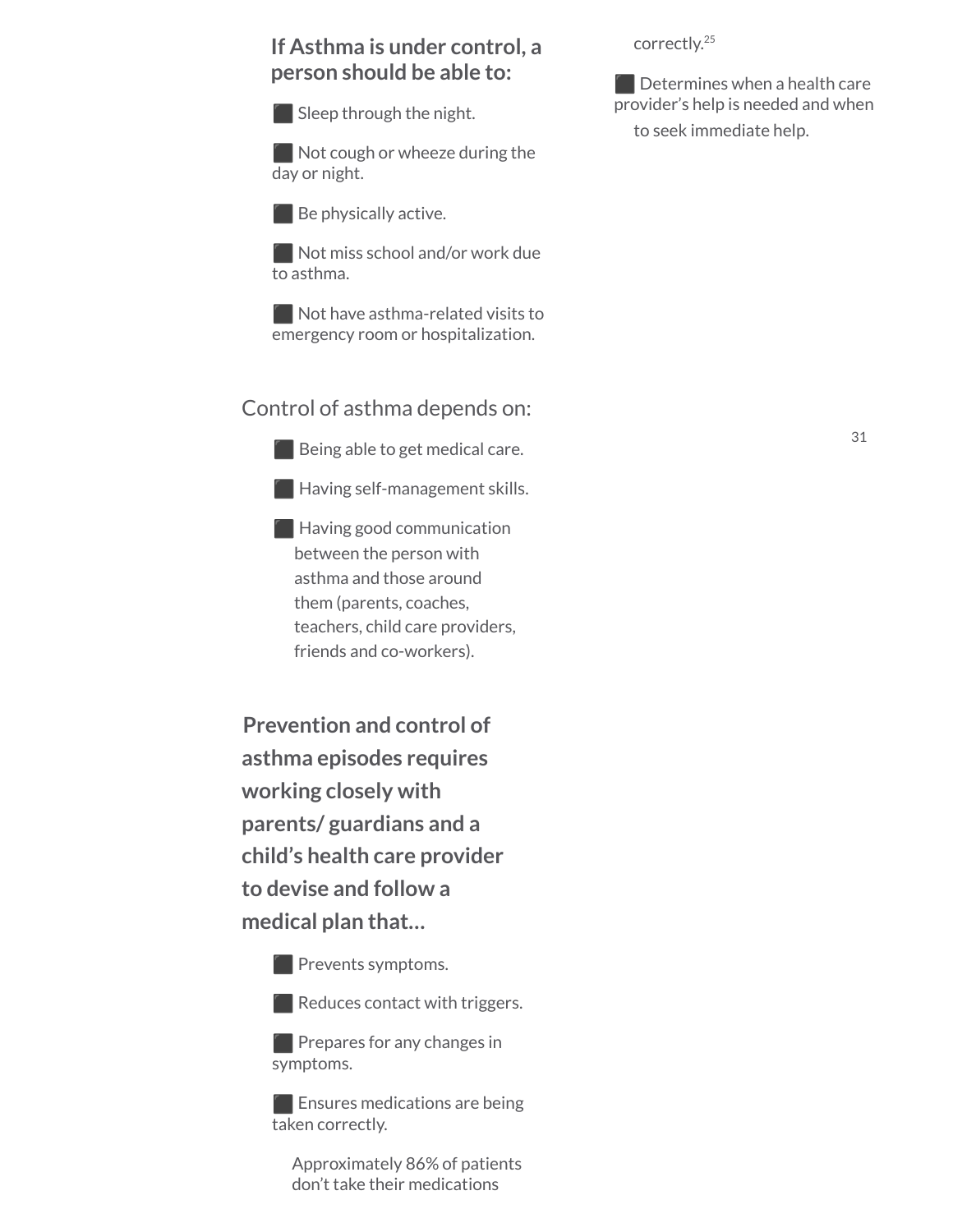# Exercise-induced Bronchospasm

Exercise-induced bronchospasm, or EIB (also referred to as exercise-induced asthma), is a temporary narrowing of the airways that restricts airflow, triggered by exercise.

### **Why does exercise cause asthma symptoms?**

The intense breathing that takes place during exertion causes water loss from the lungs, which cools the lungs' moist lining. This drop in temperature may result in constriction of the muscles around the airways and inflammation within the airways—the ingredients of an asthma episode. EIB can occur during, or minutes after, vigorous activities, and may resolve in 20 to 30 minutes after onset. Research shows that with proper asthma management, exercise should be part of a person with asthma's daily routine.

### **An asthma management plan for a child or adult with EIB:**

**1.** Pre-treat with medications. Bronchodilators or long-acting bronchodilators may be prescribed for EIB.

> Many people with EIB use their quick relief medication 15 minutes before they exercise; but before you do this, always talk to your health care provider for guidance and recommendations.

**2.** Decreased activity should only be a

temporary solution. With proper asthma management, everyone should be able to exercise comfortably.

**3.** Encourage warm-up and cool-down exercises before and after exertion.

**4.** Make quick relief medications available at all times.

- **5.** Avoid cold, dry air. If this is not possible, wearing a scarf or mask over their face during activities under these conditions will humidify the air before it reaches the lungs.
- **6.** Remember to stop activity if coughing, wheezing, shortness of breath, and/or chest tightness occurs and follow your Asthma Action Plan.

Schools, child care provider sites, or

assess their

environment and identify potential

families may wish to utilize the *Indoor Air Quality Checklist* to

34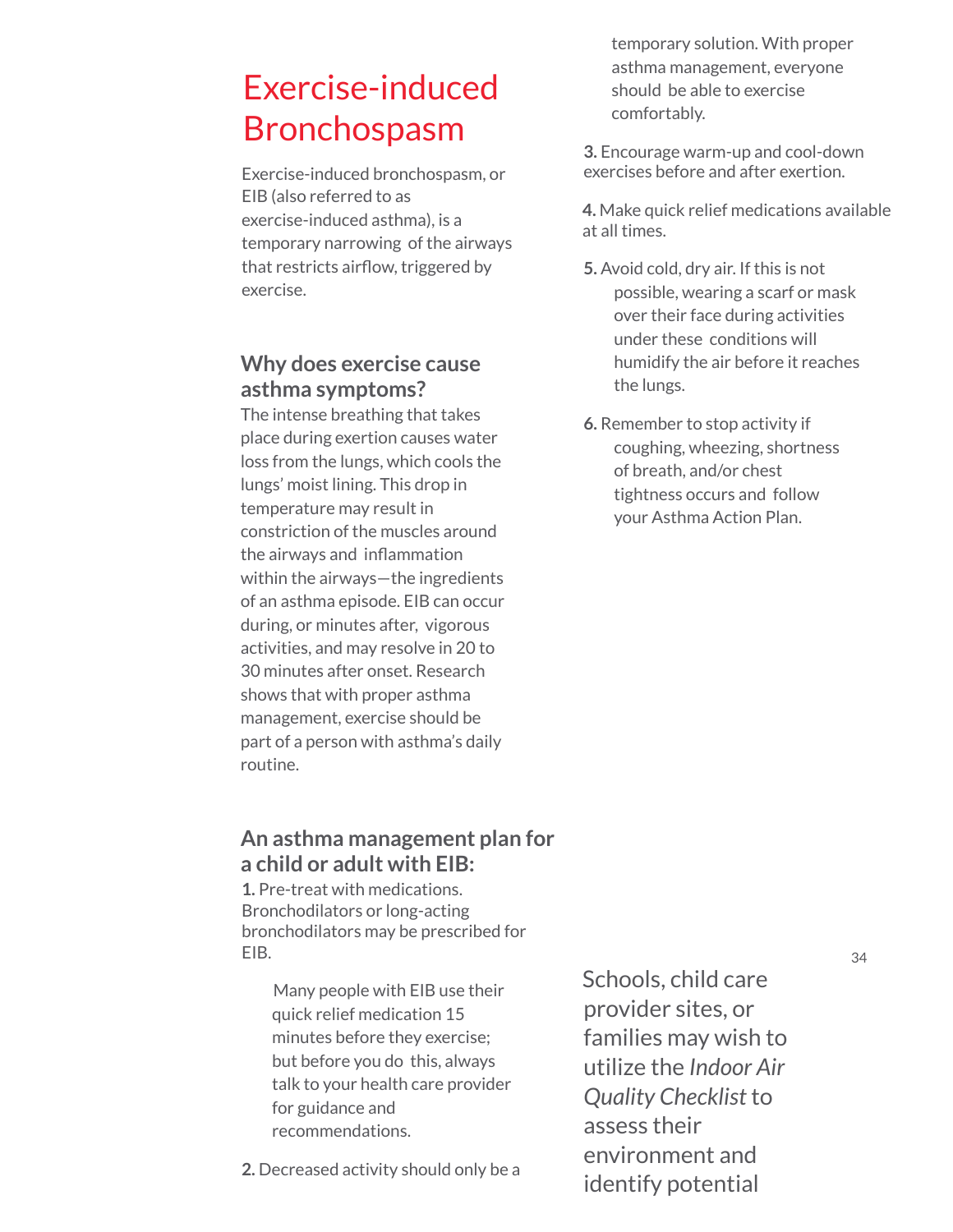The children you care for are counting on you to help them breathe easier. The quality of air we breathe greatly influences lung health. By ensuring good indoor air quality, you can reduce or eliminate potential allergy or asthma triggers for yourself as a provider and for the children in your care. Careful cleaning can reduce dust, mold, and other allergens. Other air pollutants might also be present, but are not easily detected such as asbestos, formaldehyde, carbon monoxide, and radon. This checklist can help identify possible pollutants/triggers and indicate areas of your building where they might be found. Knowing what to look for and making changes are the first steps in ensuring healthy indoor air for the children in your care.

Please take a few minutes to look through each area of your building and check the appropriate boxes in each section. After each section heading, certain triggers appear with a brief explanation of how these items might affect the air quality of the children in your care. You may wish to add notes and date when the checklist was completed.

Please note that these triggers might be found in more than one room. Care providers with asthma/allergies should take precautions to protect their health at all times as well.

# **Infant/Toddler Room/Bedroom**

Dust mites are tiny organisms that are present everywhere. Many individuals who suffer from allergies and asthma are sensitive to them. Respiratory viruses can also trigger an asthma episode, so careful cleaning and sanitizing can help stop the spread of these illnesses. If a child is not feeling well, it is best that he/she stay at home so that viruses are not spread.

#### **Yes No Notes Date**

**1.** Vacuuming *(recommended with a HEPA filter)* and cleaning is ⬜ ⬜ \_\_\_\_\_\_\_\_\_\_\_\_

done after hours or when children are not present.

**2.** Spills on carpet are cleaned immediately and the carpet

 $-$ is

allowed to dry completely.

**3.** Crib and sleeping mattresses are encased and wiped

> $\_$   $\_$   $\_$   $\_$   $\_$   $\_$   $\_$   $\_$   $\_$   $\_$ daily with a damp cloth.

**4.** Sheets and blankets are washed weekly in hot water **in** 

> (140˚F or hotter) with unscented detergent.

 $\_$   $\_$   $\_$   $\_$   $\_$   $\_$   $\_$   $\_$   $\_$   $\_$ 

**5.** Dolls and toys are wiped down daily with fragrance-

 $\_$   $\_$   $\_$   $\_$   $\_$   $\_$   $\_$   $\_$   $\_$   $\_$ free disinfectant wipes.

**6.** Children do not sleep with

stuffed animals.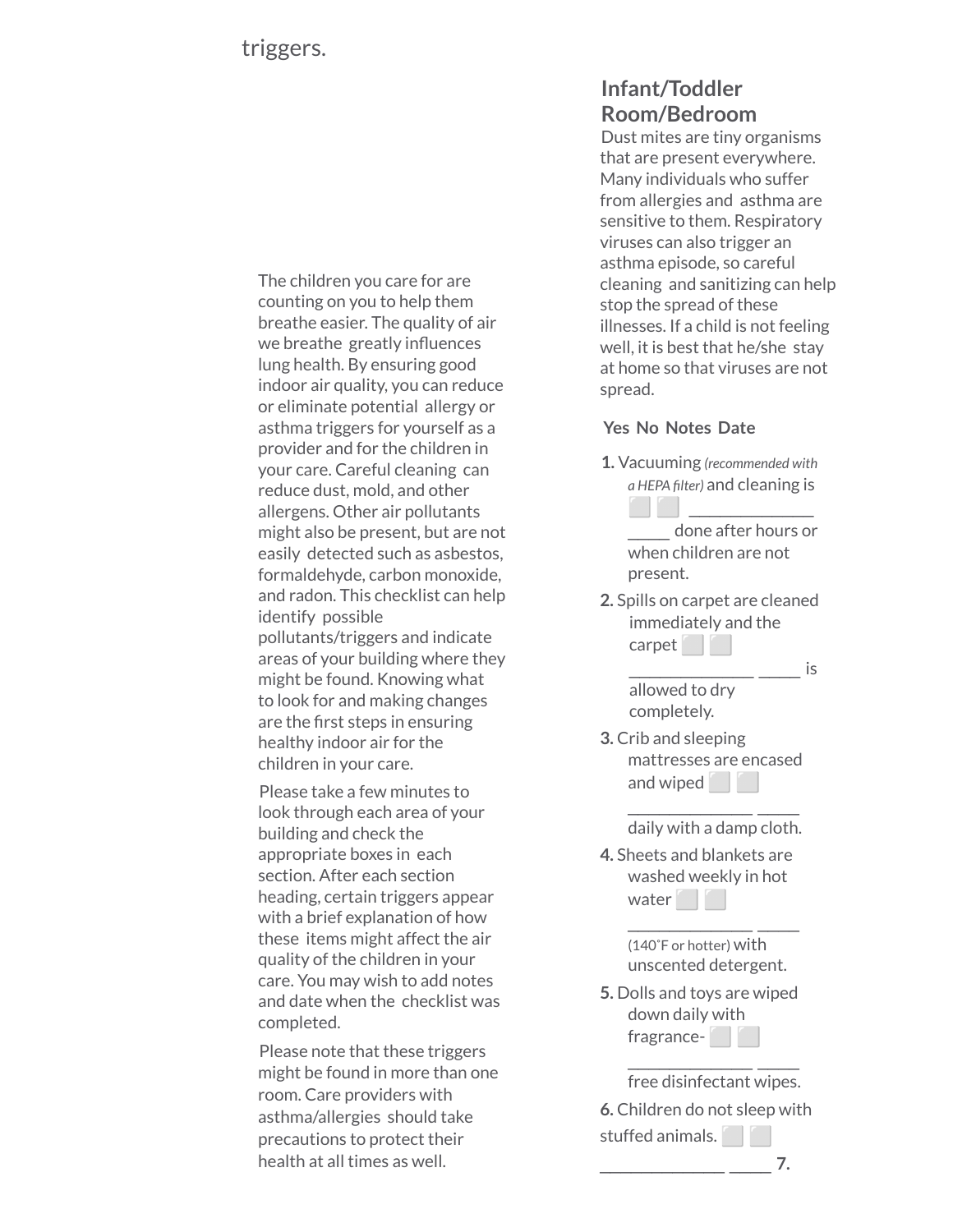Diaper changing area is cleaned after each use, including |

 $\_$   $\_$   $\_$   $\_$   $\_$   $\_$   $\_$   $\_$   $\_$   $\_$ 

carefully disposing of diapers and wiping changing area with fragrance-free disinfectant wipes.

| nave |  |  |
|------|--|--|

strong, perfumed scents.

 $\frac{1}{\sqrt{2}}$  ,  $\frac{1}{\sqrt{2}}$  ,  $\frac{1}{\sqrt{2}}$  ,  $\frac{1}{\sqrt{2}}$  ,  $\frac{1}{\sqrt{2}}$  ,  $\frac{1}{\sqrt{2}}$ 

### **Kitchen/Lunch Area**

Spills and food not properly stored can draw unwanted pests, like cockroaches. Their droppings and decaying bodies can be harmful to the lungs of children with asthma.

**Yes No Notes Date 1.** Spills are wiped up immediately and countertops are **i** 

down daily with fragrance-free disinfectant wipes.

\_\_\_\_\_\_\_\_\_\_\_\_\_ \_\_ wiped

**2.** Wastebaskets and recycling are removed from area

> \_\_\_\_\_\_\_\_\_\_\_\_\_ \_\_ and disposed of at the end of each day.

**3.** Food is stored tightly in

| containers. |  |  |
|-------------|--|--|
|-------------|--|--|

Cooking is done with proper ventilation of fumes. \_\_\_\_\_\_\_\_\_\_\_\_\_ \_\_ **5.** Pans under refrigerators are

| emptied    | and | cleaned |
|------------|-----|---------|
| regularly. |     |         |

 $\frac{1}{\sqrt{2}}$  ,  $\frac{1}{\sqrt{2}}$  ,  $\frac{1}{\sqrt{2}}$  ,  $\frac{1}{\sqrt{2}}$  ,  $\frac{1}{\sqrt{2}}$  ,  $\frac{1}{\sqrt{2}}$ 

### **General Classroom Area**

Classrooms should be carefully cleaned on a regular basis when children are not present. Pets can be very harmful to a child with allergies or asthma. Animal dander, skin flakes,

### **Bathroom**

Excess moisture can result in the growth of mold and mildew. (Both can cause health problems, especially to individuals with respiratory problems.) Strong odors, such as those found in many cleaning supplies and soaps, can also cause allergic or asthmatic reactions for some children and adults.

35

#### **Yes No Notes Date**

**1.** Bathroom, especially near sinks and toilets, has been

> ⬜ ⬜ \_\_\_\_\_\_\_\_\_\_\_\_\_ \_\_ checked and is free of leaks, moisture, and mold.

**2.** Wastebaskets are emptied at the end of each day.  $\Box$ 

**3.** Floors, toilets, and sinks are cleaned daily with $\Box$ 

 $\frac{1}{\sqrt{2}}$  ,  $\frac{1}{\sqrt{2}}$  ,  $\frac{1}{\sqrt{2}}$  ,  $\frac{1}{\sqrt{2}}$  ,  $\frac{1}{\sqrt{2}}$  ,  $\frac{1}{\sqrt{2}}$ 

fragrance-free disinfectant wipes.

 $\mathbb{Z}$ 

**4.** Cleaning supplies are tightly sealed and locked out of **i** 

 $\frac{1}{\sqrt{2}}$  ,  $\frac{1}{\sqrt{2}}$  ,  $\frac{1}{\sqrt{2}}$  ,  $\frac{1}{\sqrt{2}}$  ,  $\frac{1}{\sqrt{2}}$  ,  $\frac{1}{\sqrt{2}}$ 

children's reach.

**5.** Air fresheners, soaps and hand sanitizers do not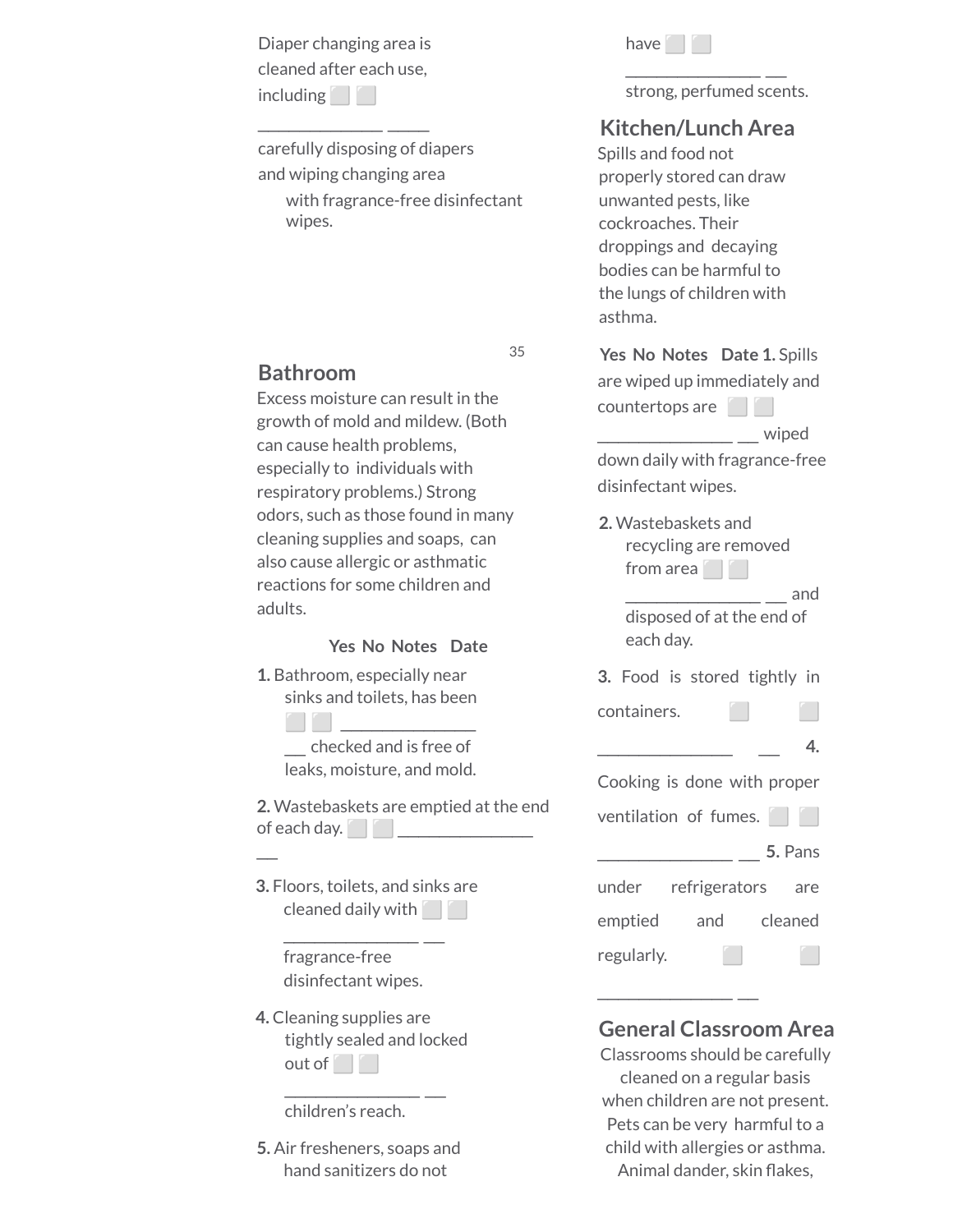| saliva, or urine can cause a |           |  |  |  |
|------------------------------|-----------|--|--|--|
|                              | reaction. |  |  |  |

**Yes No Notes Date 1.** Vacuuming (with a HEPA filter) and cleaning are done

\_\_\_\_\_\_\_\_\_\_\_\_\_ \_\_ at the

end of each day when children are not present.

**2.** There are no pets in the facility.  $\sim$   $\sim$   $\sim$   $\sim$ 

**3.** If a pet visits the center, cages are clean and kept away<br>
away  $\frac{1}{\sqrt{2}}$  ,  $\frac{1}{\sqrt{2}}$  ,  $\frac{1}{\sqrt{2}}$  ,  $\frac{1}{\sqrt{2}}$  ,  $\frac{1}{\sqrt{2}}$  ,  $\frac{1}{\sqrt{2}}$ 

> from ventilation systems and fans.

**4.** Toys and books are wiped down on a regular basis and  $\Box$ 

 $\frac{1}{\sqrt{1-\frac{1}{2}}}\frac{1}{\sqrt{1-\frac{1}{2}}}\$ are allowed to dry completely.

36

**5.** Art supplies are kept in sealed containers, and supplies |

 $\frac{1}{\sqrt{2}}$  ,  $\frac{1}{\sqrt{2}}$  ,  $\frac{1}{\sqrt{2}}$  ,  $\frac{1}{\sqrt{2}}$  ,  $\frac{1}{\sqrt{2}}$  ,  $\frac{1}{\sqrt{2}}$ 

with strong scents or dust are not used. *(ex.scented markers, strong smelling paints, chalk)*

### **Throughout the Building**

The following items will help you to determine if other kinds of air pollutants are present and the changes you might need to make.

| Yes No Notes Date 1.     |  |  |    |
|--------------------------|--|--|----|
| Smoking is prohibited.   |  |  |    |
|                          |  |  | 2. |
| Strong perfumes and hair |  |  |    |
| sprays are not worn.     |  |  |    |
|                          |  |  |    |

| 3. Fresh or dried flowers or<br>plants are avoided. Real<br>plants,<br>if     |
|-------------------------------------------------------------------------------|
| over watered, can lead to<br>mold; artificial plants can<br>harbor dust.      |
| 4. I am aware that changes in<br>the temperature or<br>weather <b>THE</b>     |
| can affect children that<br>have asthma or allergies.                         |
| 5. Air conditioning is used during<br>warm months whenever                    |
| possible to minimize outdoor<br>allergens and pollutants in<br>the building.  |
| 6. Heating, cooling, and<br>ventilation systems are<br>checked                |
| yearly by trained<br>professionals and any<br>problems are<br>addressed.      |
| 7. Building is free of asbestos. (Professional<br>inspection is recommended.) |
| 8. Exposure to formaldehyde<br>is minimized.<br>Formaldehyde                  |
| İS<br>found in some building<br>material adhesives and<br>wood                |
| products used in furniture, cabinets,<br>and wall paneling.                   |
| 9. Building has been tested<br>for radon. Radon is a<br>colorless, and        |
| odorless, radioactive gas<br>that occurs naturally in                         |

soil,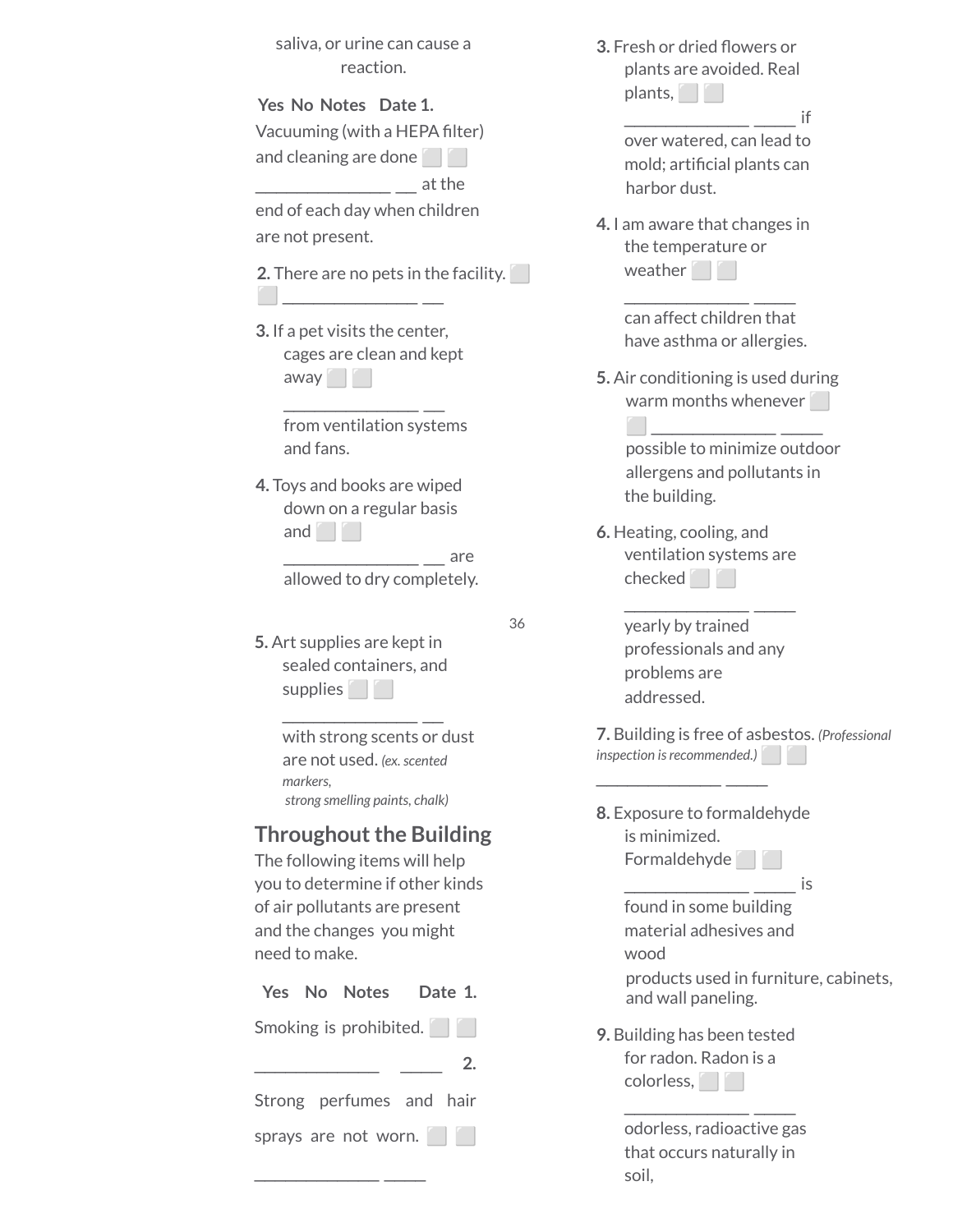rock, and water.

| <b>10.</b> Carbon monoxide |
|----------------------------|
| detectors are installed    |
| and working                |

 $\_$   $\_$   $\_$   $\_$   $\_$   $\_$   $\_$   $\_$   $\_$   $\_$ 

properly. Carbon monoxide is a colorless, odorless gas that can cause serious health problems and can be deadly at high levels.

#### **11.** An Asthma Action Plan

| for children with allergies |
|-----------------------------|
| and                         |

 $\_$   $\_$   $\_$   $\_$   $\_$   $\_$   $\_$   $\_$   $\_$   $\_$ 

asthma is accessible in the building so that providers and volunteers know what to do if there is an emergency.

An estimated 50 million people suffer from allergies, according to the National Institute of Allergies and Infectious Diseases; that is, 30% of adults and 40% of children suffer from

![](_page_15_Picture_7.jpeg)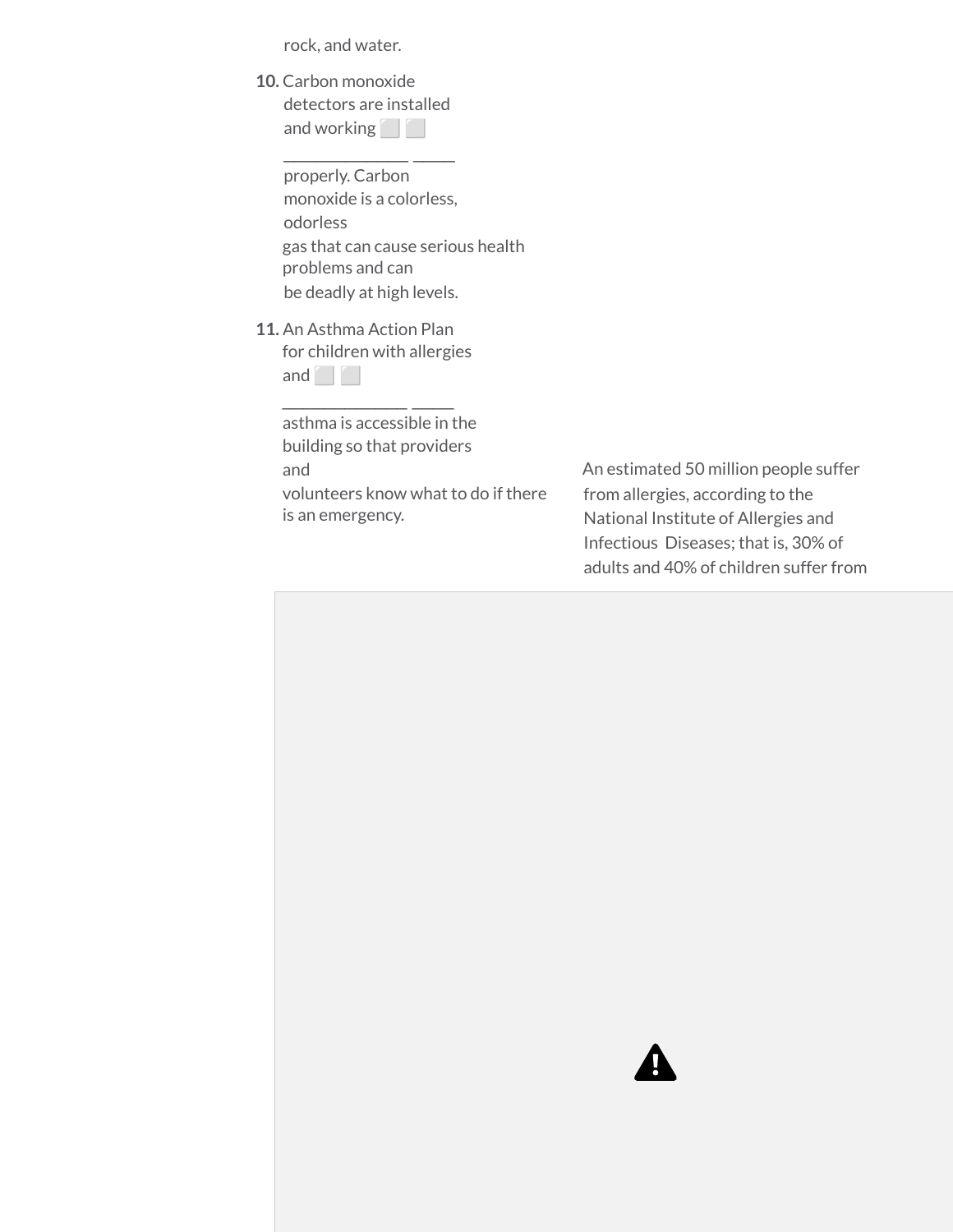allergies. Allergic rhinitis, more commonly known as hay fever, is the most common of all allergies. The most common allergy symptoms include:

- **Prolonged, sneezing spells**  $\blacksquare$  Clear, watery nasal discharge
- **Nasal congestion**

**If Itchy nose, eyes, ears, and throat** 

Many of these symptoms are similar to upper respiratory infections; however, the aches and fever that accompany a cold rarely occur with allergies. If symptoms persist, the individual may have allergic rhinitis (hay fever).

For some people, this affliction is seasonal; for others it occurs year-round. If a person has asthma and allergic rhinitis, the allergies often trigger asthma symptoms. An estimated 50% of asthma in adults and 80% in children are triggered by allergies. An estimated 20% of all children with allergic rhinitis will develop asthma within the next 8 to 10 years.

There is a strong link between asthma and allergies, so it is important to keep allergens under control. Because some allergies affect the upper airway, they can trigger an asthma episode in the lower airway. People who suffer from allergies are six times more likely to have asthma than people who do not have allergies. However, all asthma is not allergy-related, and not all allergies will cause an asthma episode. Identifying and minimizing exposure to known allergens can improve quality of life.

# Allergy Treatment

The good news is that people with allergies have plenty of treatment options. The medications used to treat allergic rhinitis fall into four categories: anti-histamines, decongestants, steroid nasal sprays and non-steroidal nasal sprays. Examples of over-the-counter anti-histamines are:

![](_page_16_Figure_9.jpeg)

Nasal steroid sprays are also important in managing allergies; they typically begin to work about one week after beginning use.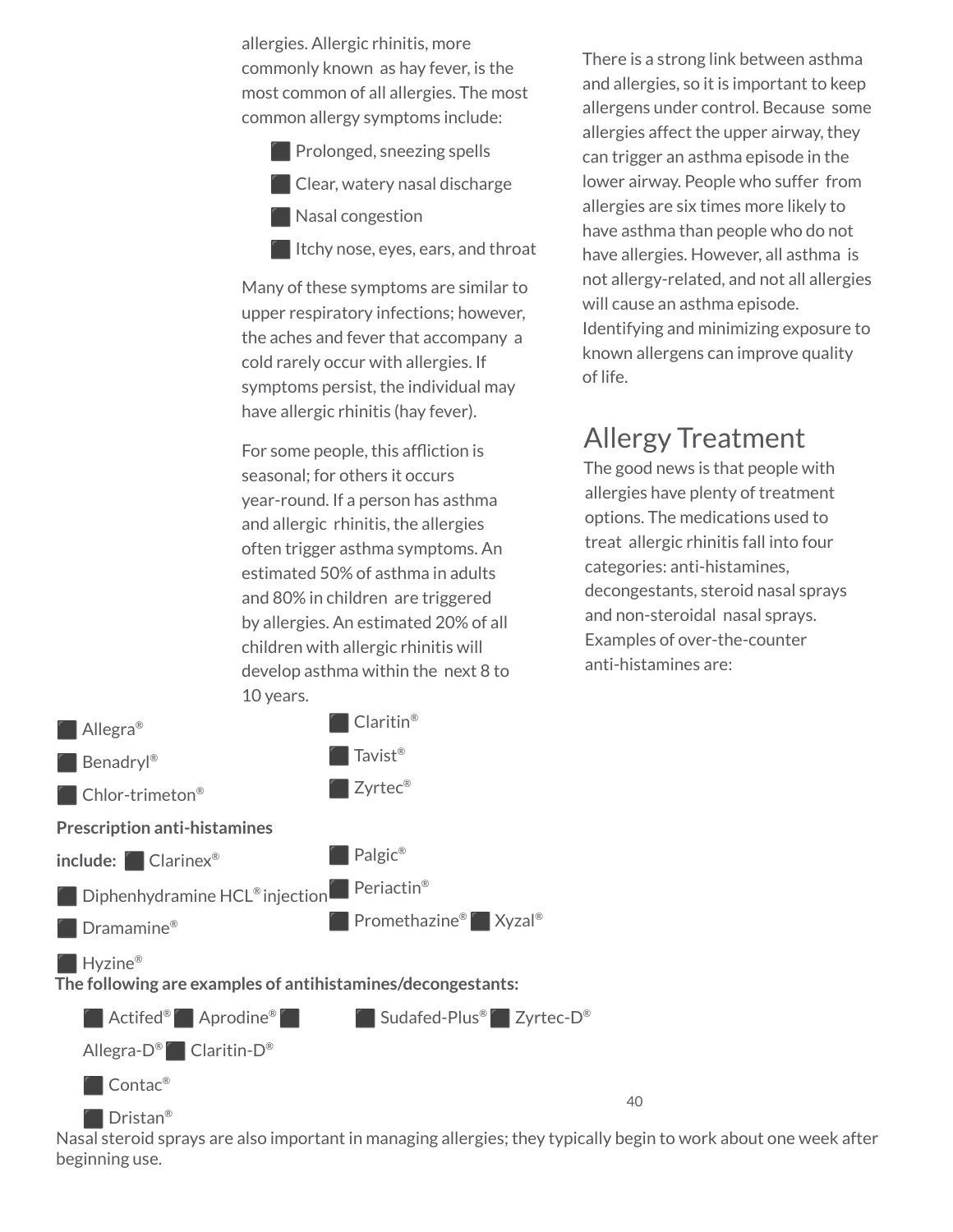#### **Examples ofthese prescription nasal sprays are:**

![](_page_17_Figure_1.jpeg)

A non-steroidal nasal spray, like Nasalcrom, which is over-the-counter, may take up to two weeks to begin working.

#### **Nasal spray side effects can include:**

![](_page_17_Figure_4.jpeg)

#### **Examples ofthese non-steroidal nasal sprays are:**

![](_page_17_Figure_6.jpeg)

This is not a complete list of all side effects. Patients should consult a health care provider for the medication that best treats their allergic symptoms.

# **Helpful Hints for Allergy Sufferers!**

 $\blacksquare$  Mattress covers, box springs, and pillows are the first line of defense for people with dust mite allergy. A focus on the bedroom for the allergy sufferers is important-stuffed animals, house pets, carpeting, trophies, or other items that collect dust aggravate allergy sufferers.

 $\blacksquare$  Vacuum frequently with a HEPA filter-equipped vacuum cleaner.

 $\blacksquare$  Most importantly, identify the allergy trigger and minimize or eliminate triggers.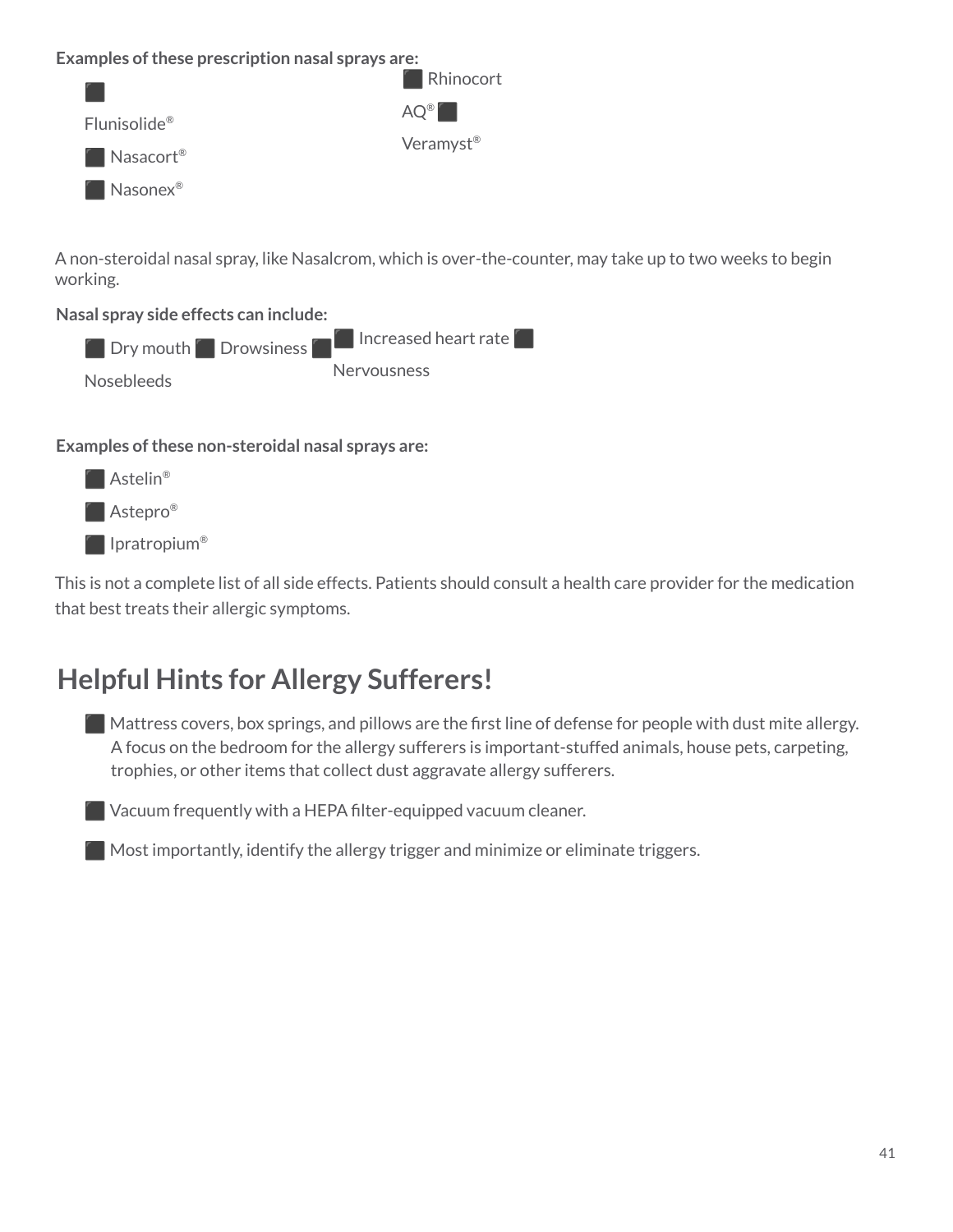Food allergy is an abnormal immune response to certain food(s) that the body reacts to as harmful. Estimates of the prevalence of food allergies range from approximately 4% to 8% of children and 2% of adults.<sup>19,20</sup> Though reasons for this are poorly understood, the prevalence of food allergies and associated anaphylaxis appears to be on the rise. Risk factors associated with food allergy include: family history of asthma and allergies, genetic predisposition to allergic disease, elevated allergen-specific serum immunoglobulin levels (IgE concentrations), and being younger than 3 years of age. There are 8 foods that account for 90% of all food-allergy reactions: cow's milk, egg, peanut, tree nuts (for example, walnuts, pecans, almonds, and cashews), fish, shellfish, soybeans, and wheat.<sup>20,21,22</sup> While 3.3 million Americans are allergic to peanuts or tree nuts, 6.9 million are allergic to seafood. Combined, food allergies cause 30,000 cases of anaphylaxis, 2,000 hospitalizations, and 150 deaths annually. $^{20}$ 

# Symptoms of Food Allergy

Symptoms of a food-allergy reaction can be sudden and severe and commonly include one or more of the following:<sup>23</sup>

![](_page_18_Figure_3.jpeg)

# Treatment of Food Allergies

Some types of mild food allergies are treatable with an antihistamine or bronchodilator. Severe, or anaphylactic reactions, require epinephrine. At present, there is no cure for food allergies. The best method for managing food allergies is prevention by way of strict avoidance of any food that triggers a reaction. $^{24}$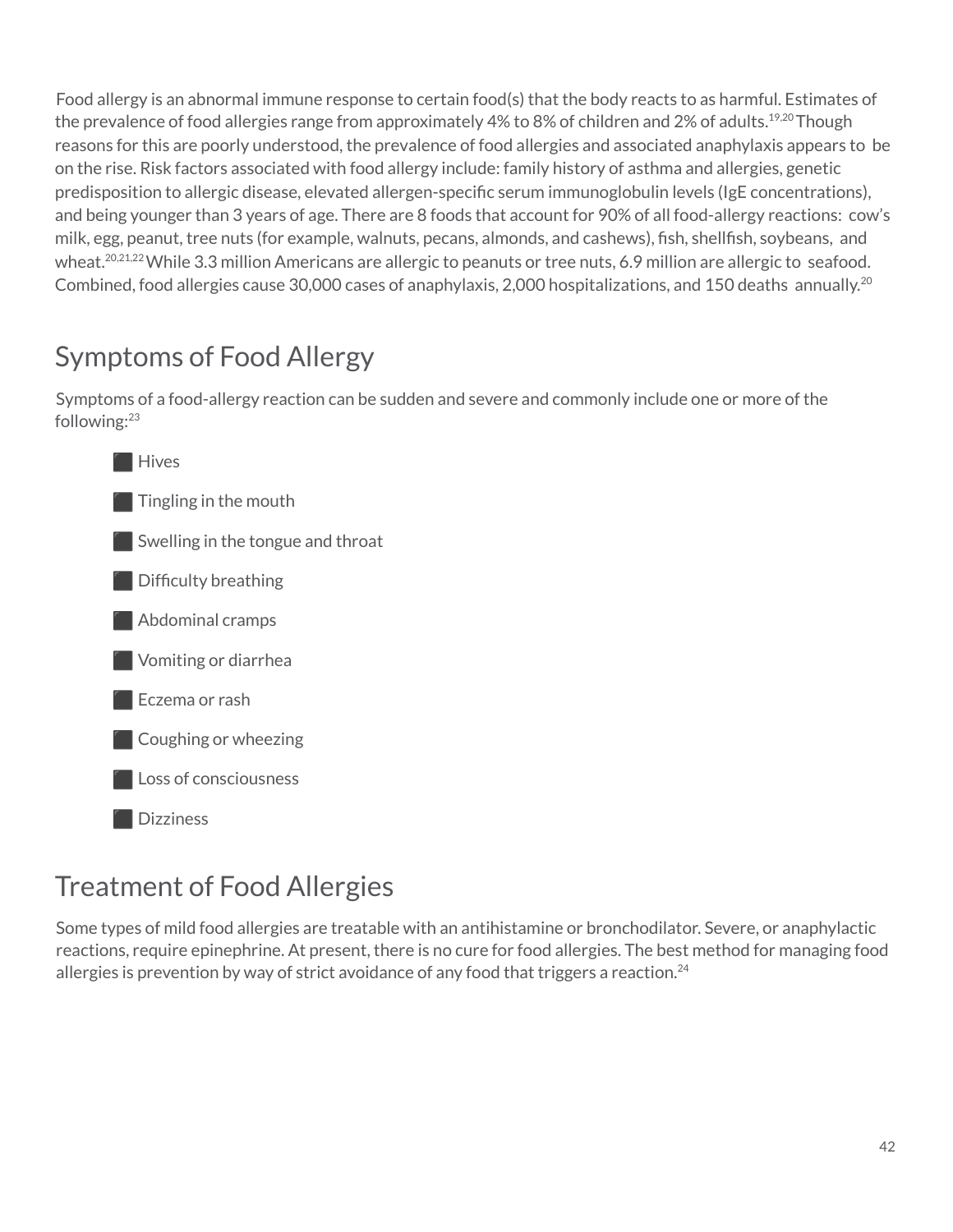### **Q: Is asthma inherited?**

### $Q:$  Why is daily

### **monitoring so important?**

**A:** One school of thought is that there is a tendency for asthma to run in families, especially if one of the triggers is allergies. Other experts believe that it is the exposure to the same triggers in foods and/or the daily environment which may activate the same biochemical reactions and activate asthma in family members. Recent studies indicate that abnormalities on Chromosome No. 5 may be involved in asthma.

### **Q: Is the incidence of asthma gender related?**

**A:** In children, asthma is more prevalent among males. In adults, asthma is more prevalent among females.

### **Q: Do children outgrow asthma?**

**A:** The human body continues to develop new lung tissue for the first eight years of life. With the growth of new lung tissue, some symptoms may appear less dramatic than the earlier ages. With proper monitoring and medications, asthma can be successfully managed. When asthma is properly managed, symptoms are reduced or minimized to the point that they are not noticeable. Unless desensitization is prescribed, a person may continue to be sensitized to their known triggers. With teamwork between student, family, and school personnel,

exposure to the person's known triggers can be minimized.

### **Q: Does asthma affect Americans of all backgrounds equally?**

**A:** No. Among all racial and ethnic groups, Puerto

Ricans have the highest rate of lifetime asthma and Mexicans the lowest. Grouping all Hispanics together masks this difference. Puerto Ricans were almost 80% more likely and non-Hispanic blacks and American Indians were about 25% more likely to have ever been diagnosed with asthma than non-Hispanic whites.

**A:** As with any chronic condition, daily status is critical for successful management of persistant asthma. Just as an individual with diabetes monitors daily blood sugar levels and adjusts diet or insulin accordingly, so must an individual with asthma monitor lung function and symptoms daily. Peak flow monitoring provides objective information about the lung status. Serial peak flow monitoring provides information about the person's condition and allows adjustments to be made in care based upon results.

### **Q: Are antibiotics used to treat an asthma episode?**

**A:** Antibiotics are not recommended for the treatment of acute exacerbations except as needed for other conditions (i.e. pneumonia, sinusitis) that may be contributing to an asthma episode.

### **Q: Are the steroids used in asthma the same as those banned in athletic competitions?**

**A:** No. The steroids used in asthma management are corticosteroids and are permissible for use in athletic competition. Many athletes have asthma and are allowed to use their prescribed medications in competition. Anabolic steroids have been used by athletes to build body mass and are banned from use in many athletic competitions.

### **Q: How can Itell if a studentis pretending to be sick?**

**A:** Peak flow monitoring provides objective information regarding the child's status. However, treat all complaints and symptoms seriously. A child knows his/her body better than anyone else and can often perceive changes before symptoms become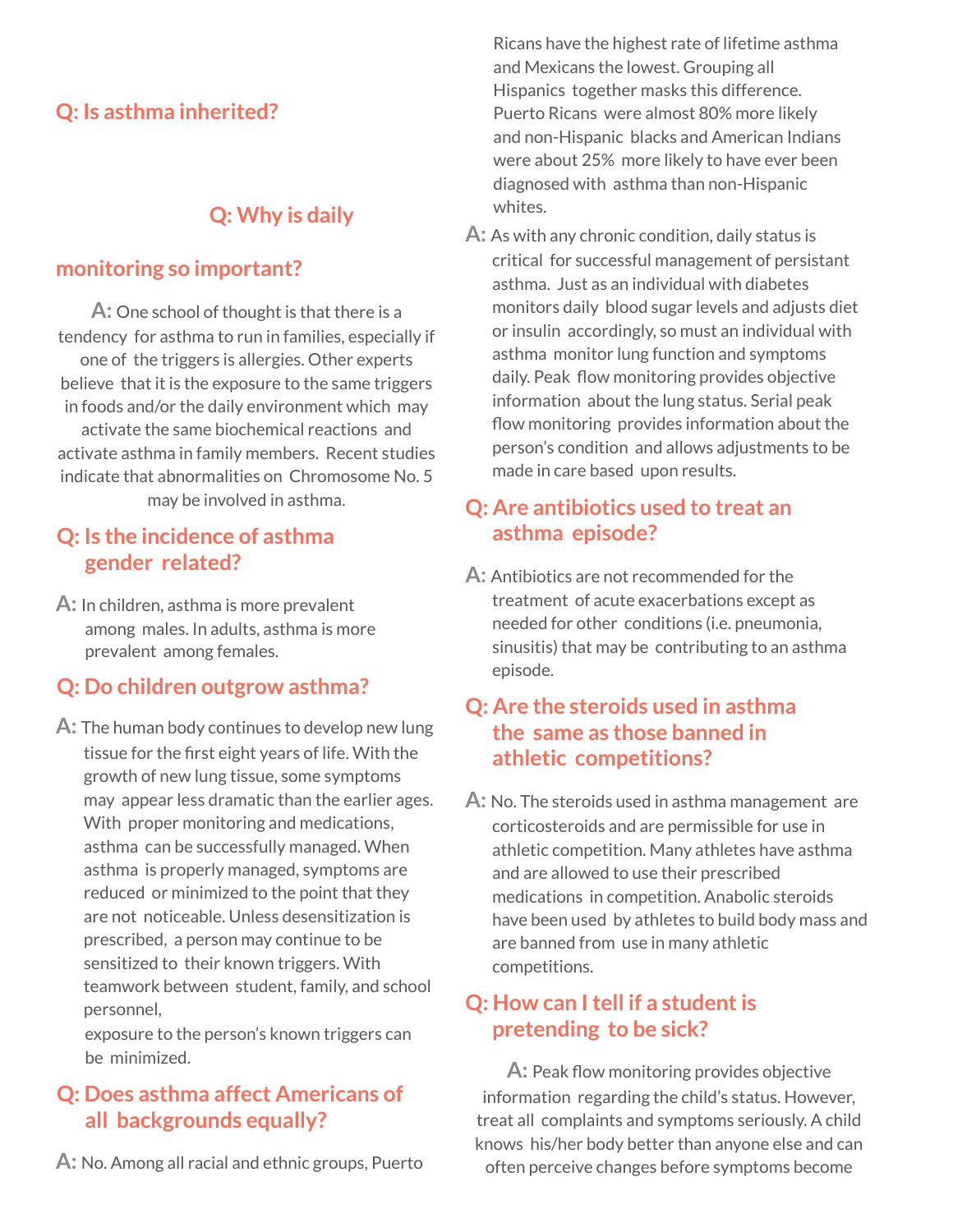basis, communication with the school nurse, principal, and parent/guardian should be initiated.

h w

de

N

ta

W 10

m ht

D

43

1. NCIS 2013

- 2. National Hospital Discharge Survey
- 3. Centers for Disease Control and Prevention. National Center for Health Statistics. Final Vital Statistics Report. Deaths: Available at www.cdc.gov/nchs/data/nvsr/nvsr58/ nvsr58\_19.pdf. May 2010. Vol 58 No 19.

ih

m

m

4. Centers for Disease Control and Prevention: National Center

for Health Statistics, National Hospital Discharge Survey, 2006. Unpublished data provided upon special request to the NCHS.

- 5. Centers for Disease Control and Prevention: National Center for Health Statistics, National Hospital Ambulatory Medical Care Survey, 2005. Unpublished data provided upon special request to the NCHS.
- 6. Centers for Disease Control and Prevention. National Center for Chronic Disease Prevention and Health Promotion.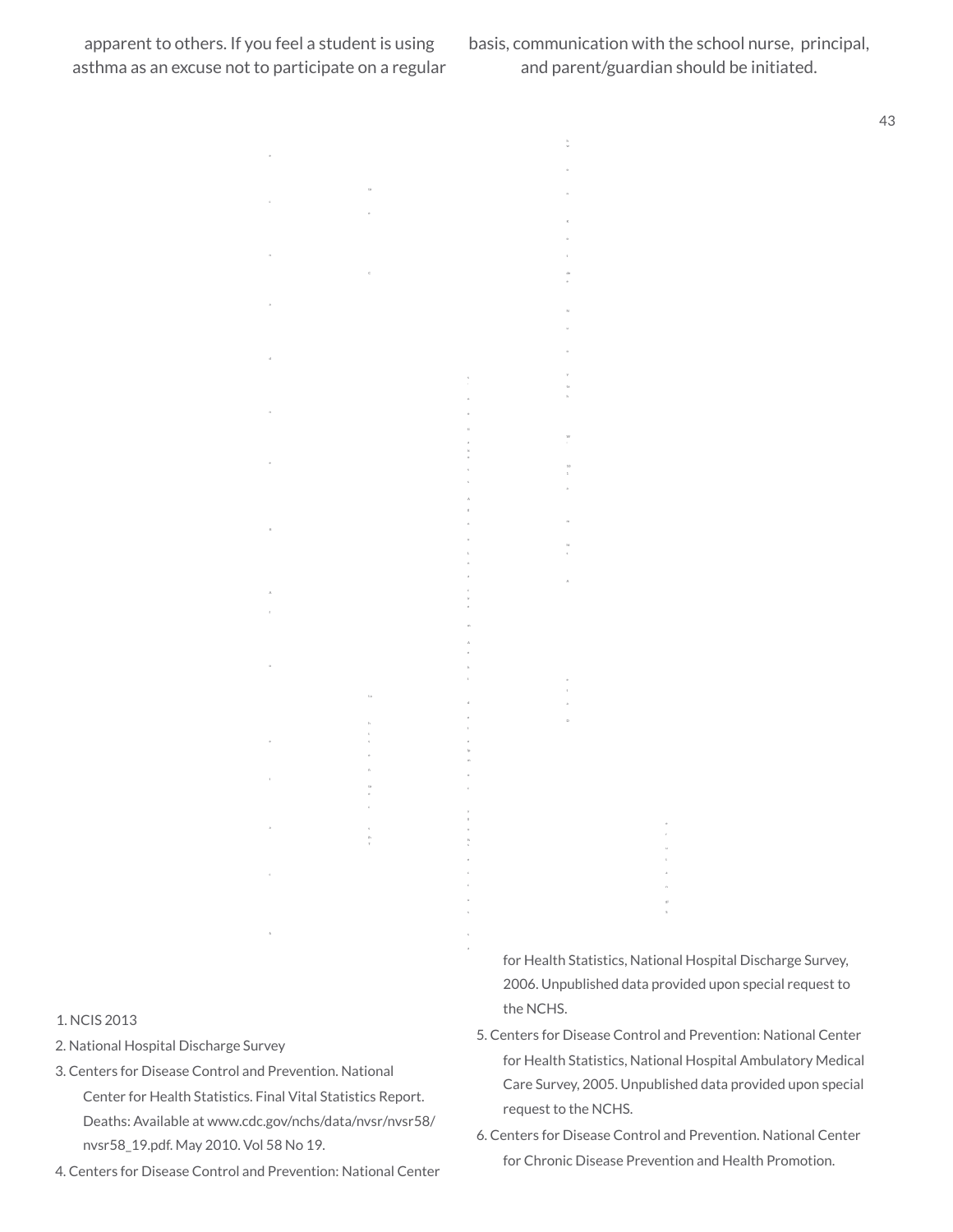Healthy Youth! Available at www.cdc.gov/nchs/data/nvsr/ nvsr58/nvsr58\_19.pdf: Asthma. August 14, 2009. Accessed on February 9, 2010.

- 7. Centers for Disease Control and Prevention: National Center for Health Statistics, National Health Interview Survey Raw Data, 2009. Analysis by the American Lung Association Research and Program Services Division using SPSS and SUDAAN software.
- 8. Centers for Disease Control and Prevention: National Center for Health Statistics, National Health Interview Survey Raw Data, 2009. Analysis by the American Lung Association Research and Program Services Division using SPSS and SUDAAN software.
- 9. Centers for Disease Control and Prevention. National Center for Health Statistics. Final Vital Statistics Report. Deaths: Available at www.cdc.gov/nchs/data/nvsr/nvsr58/ nvsr58\_19.pdf. May 2010. Vol 58 No 19.
- 10. Centers for Disease Control and Prevention: National Center for Health Statistics, National Hospital Discharge Survey, 1980 2006. Unpublished 2006 data provided upon special request to the NCHS.
- 11. Centers for Disease Control and Prevention: National Center for Health Statistics. National Hospital Ambulatory Medical Care Survey: 2006 Emergency Department Summary. August 6, 2008; No 7.

12. Centers for Disease Control and Prevention: National Center for Health Statistics, National Health Interview Survey Raw Data, 2009. Analysis by the American Lung Association Research and Program Services Division using SPSS and SUDAAN software.

13. Barnett SB, Nurmagambetov TA. Costs of Asthma in the Unites States: 2002-2007. Journal of Allergy and Clinical Immunology. 2011; 127:145-52.

14. Drugs@FDA. U.S. Food and Drug Administration. Available at www.accessdata.fda.gov/scripts/cder/drugsatfda/index.cfm. 15. Available at http://www.lung.org/assets/documents/ ASTHMAMEDICINECHART.pdf.

- 16. American Lung Association of the Upper Midwest. Controlling Asthma: What You Need to Know. 2006.
- 17. The American College of Chest Physicians. Using Your Small Volume Compressor Nebulizer. Available at www.chestnet.org/ accp/patient-guides/patient-instructions-inhaled-devices-english and-spanish.

18. American Lung Association of Wisconsin. Adopted from the Counting On You…Responding to Kids with Asthma curriculum. 19. Centers for Disease Control and Prevention. Food Allergy Among U.S. Children: Trends in Prevalence and Hospitalizations. Available at www.cdc.gov/nchs/data/databriefs/db10.pdf or www.cdc.gov/ nchs/health\_data\_for\_all\_ages and select FastStats.

- 20. Guidelines for the Diagnosis and Management of Food Allergy in the United States: Report of the NIAID-Sponsored Expert Panel. The Journal of Allergy and Clinical Immunology - December 2010 (Vol. 126, Issue 6, Supplement, Pages S1-S58, DOI: 10.1016/j. jaci.2010.10.007).
- 21. Sampson HA. Update on food allergy. J Allergy Clin Immunol; 113:805–19. 2004.
- 22. Sicherer SH, Muñoz-Furlong A, Murphy R, Wood RA, Sampson HA. Symposium: Pediatric Food Allergy. Pediatrics 2003; 111(6):1591-1594.
- 23. U.S. Food and Drug Administration. Food Allergies: What You Need to Know. Available at www.fda.gov/Food/ResourcesForYou/ Consumers/ucm079311.htm. Accessed February 23, 2012.
- 24. National Institute of Allergy and Infectious Disease. Food Allergy: An Overview. Bethesda, MD: July 2007. NIH Publication No. 07- 5518.

25. Press, V. et al.

### Call our FREE HelpLine to talk to an expert. 1-800-LUNGUSA

- Newly diagnosed or caring for a pati ent with lung disease?
- Trying to quit smoking?
- Concerned about your risk for lung disease?

#### 47